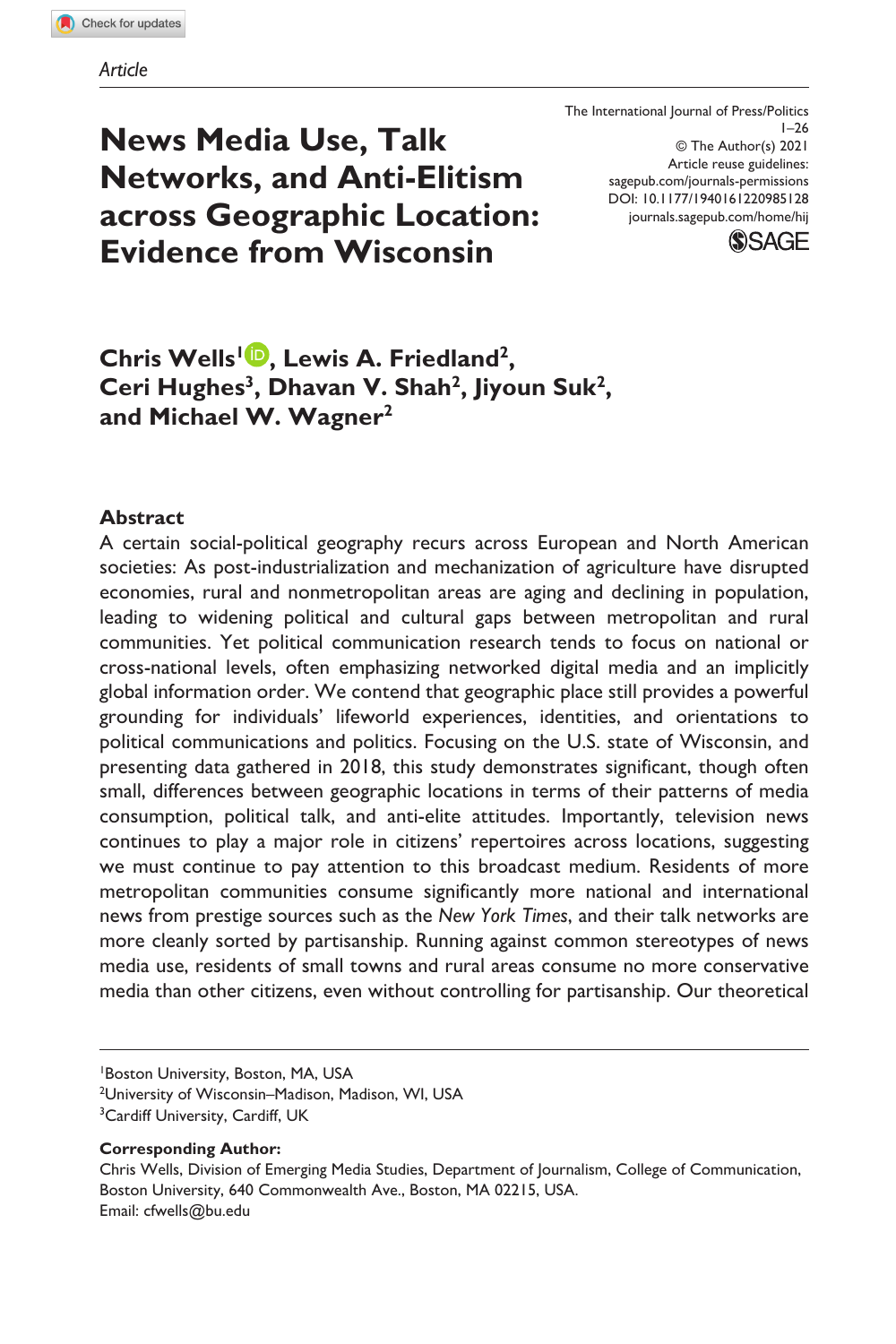model and empirical results call for further attention to the intersections of place and politics in understanding news consumption behaviors and the meanings citizens draw from media content.

### **Keywords**

geography, polarization, populism, political talk, public opinion, media use

## **Introduction**

It is well known that political differences between citizens living in different types of geographic areas have widened in recent decades, with residents of rural areas now politically quite distinct from their urban fellow citizens in many countries of the West (Foa and Wilmot 2019; Hopkins 2017). This is colorfully illustrated in the United States, where the "red" and "blue" color of states on American electoral maps are in fact reflections of differences at smaller scales—those of counties and even smaller municipalities, with population centers distinctly blue, rural areas much redder, and suburbs a complex mix.

Such political divides are accentuated by discourses that explicitly call attention to them, such as the "rural consciousness" described by Cramer (2016) and heartland populism invoked by conservative politicians and media (Peck 2019). Both highlight differences between rural communities and urban centers and the purported disdain felt by the latter for the former. As a primary axis of growing political difference and discussion, geography is thus an important component of contemporary democratic crisis and polarization.

Yet despite the apparent magnitude of this divide, the field of communication has little explored the communication dynamics that may shape it or result from it (Friedland 2001; Usher 2019): We know surprisingly little about how the media use of residents from different kinds of communities vary, or how their patterns of talk about politics differ, or to what extent these dynamics figure in oft-noted differences of public opinion (though see Heikkilä et al. 2020).

Our overarching question concerns *how citizens' perceptions of the world around them develop as a result of the combination and intersection of (1) their embeddedness in specific localities and (2) their choices and interpretations of mediated communication*. In what follows, we collect much of what is known about political communication patterns across lines of socio-geography; offer a framework for analyzing socio-geographic differences in communication; and present a study of citizens' media repertoires, talk networks, and opinion on an issue of high relevance to contemporary discussions of politics: anti-elite attitudes.

## *A Note on Terminology*

Two important dimensions of variation are widely recognized in studies of political geography (McKee and Teigen 2009), and we adopt their terminology here: The word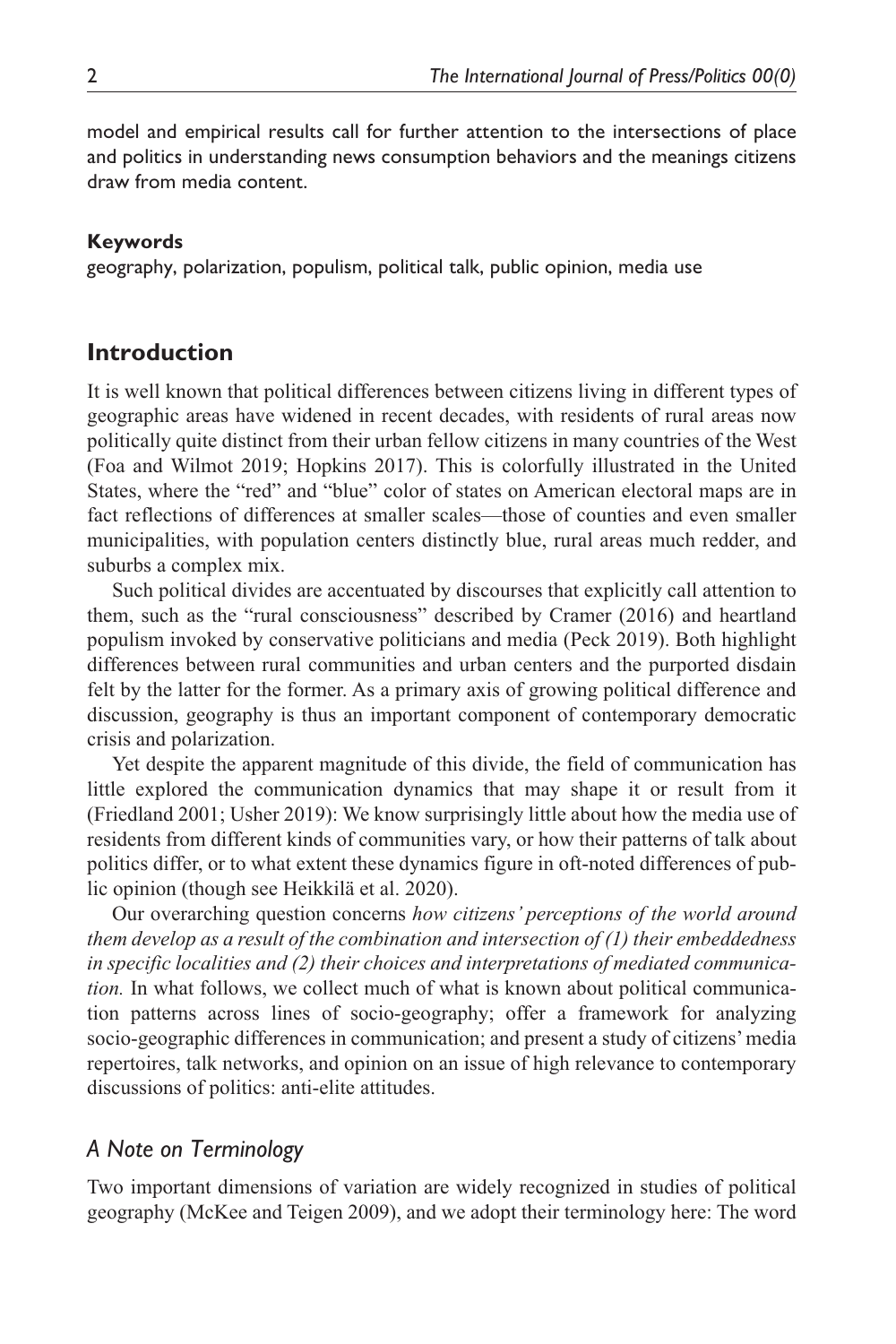"region" is used to denote geographic areas that are geographically contiguous and share notable cultural, economic, political, or historical affinity (e.g., the American South, Germany's Saxony).

"Location," on the other hand, refers to characteristics of a particular area that may be shared with other, noncontiguous, areas. It is often operationalized as population density, but density is quite a rough measure of location, and we modify it in our operationalizations below. In what follows, we use "location" to refer to different types of communities in our study, from large metropolitan areas to smaller outstate cities, to rural communities.

## *Research Context*

The context for our study is the U.S. state of Wisconsin, a setting that may appear narrow but offers several advantages. First, there is analytic leverage in a geographically constrained study. Focusing on a subregional area allows us to largely remove *regional* variation from our study and allows us to concentrate on differences across *location*. Second, focusing our sample within Wisconsin improves our sampling across different types of communities, categorized at the zip code level—a level of granularity well suited to our research questions. Finally, despite the inherent uniqueness of any given context, in many ways Wisconsin mirrors larger polities in Europe and the United States: It contains overwhelmingly white communities in rural areas and small towns, a large, relatively diverse city (Milwaukee), a medium-sized capitol and university city (Madison) and diversifying suburbs; and it has experienced the disruptions of post-industrialization, including a steady decline in manufacturing and the depopulation of rural areas and small towns as younger generations have sought opportunities in metropolitan areas (Cramer 2016).

## **"Rural-Urban" Divides in Western Politics**

The scarcity of research programs focused on political differentiation by geography stand in contrast to widening divisions. In the United States, Hopkins (2017) describes this trend as accelerating in the past several decades; Foa and Wilmot (2019) describe similar dynamics at work in several European countries. In the United States, Britain, Australia, and Canada in particular, the vote share of left-leaning parties has become increasingly concentrated in locations of greater population density—from global metropolises to the county seats of otherwise rural regions (Rodden 2019).

Cramer's (2016) *The Politics of Resentment* makes clear that geographic categories have also become potent signifiers in citizens' perceptions of politics. She demonstrates that many rural residents hold a worldview, "rural consciousness," that understands politics as fundamentally a struggle of hard-working, culturally conservative (and implicitly white) rural Wisconsinites against political and cultural urban elites with more lax values and little interest or concern for rural communities' well-being. And she shows how perceptions related to rural consciousness connect to a range of political, social, and cultural values, attitudes, and opinions.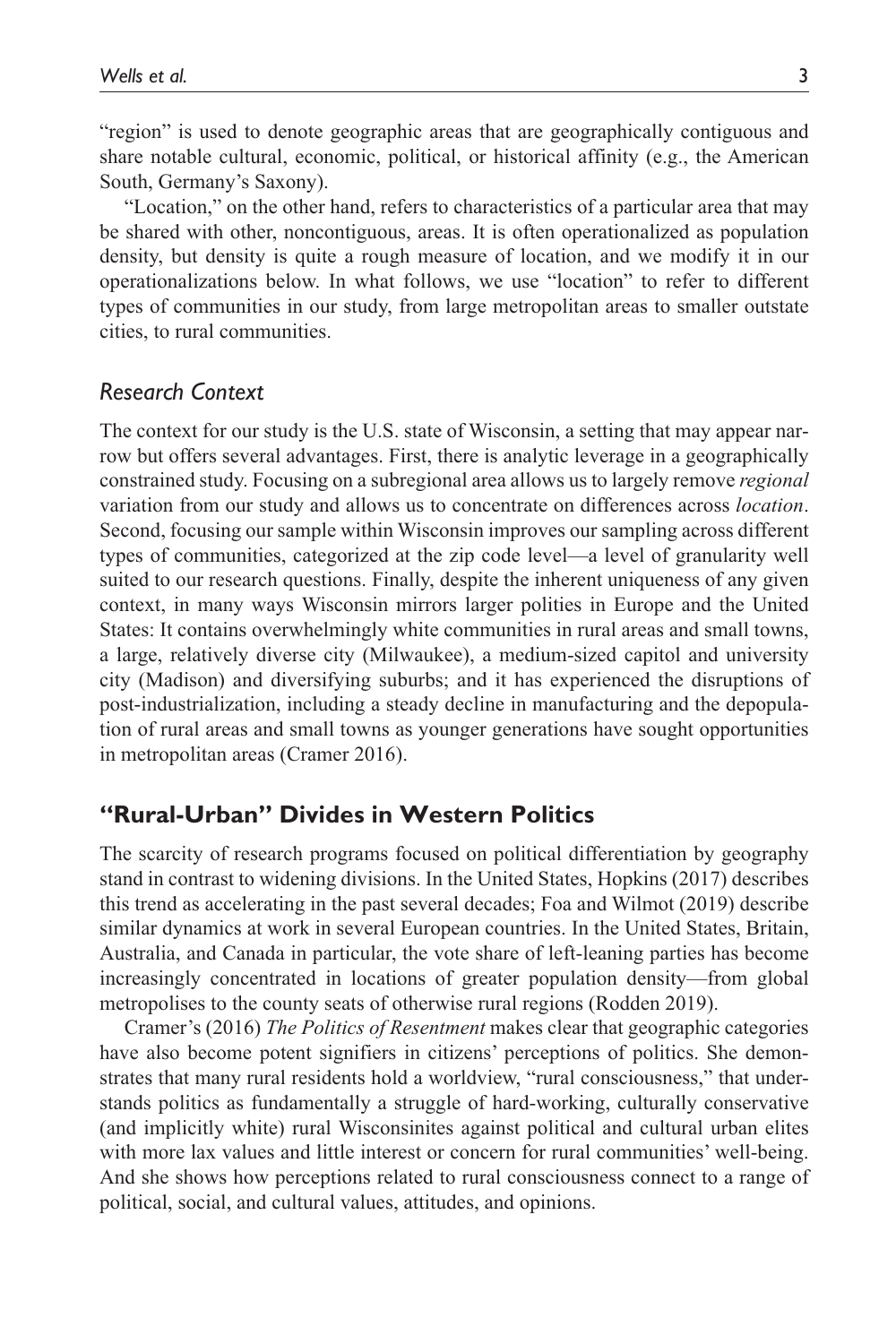### *Complicating the Rural-Urban Divide*

Despite its importance, the urban-rural divide is also an oversimplification. Place is both a physical reality and a social construct, with political dynamics of the past reverberating today (Lichter and Ziliak 2017; Rodden 2019). And there is significant diversity *within* any broad category social scientists might define (Scala et al. 2015).

The presence of locations between urban and rural is one confounder of a binary urban-rural view. Suburbs are spatially situated between urban and rural areas, but politically their role is often more complex: in the United States, suburbs emerged as predominantly Republican—more so than many rural areas, especially those in the South. And early suburbanites brought with them attitudes that looked on cities with skepticism if not hostility (Hopkins 2017). In recent decades, however, suburbs have diversified, both ethnically and politically, if unevenly (Hopkins 2019).

Small cities represent another unique geographic formation. Data from recent presidential election voting make clear that most American cities tend to produce highly similar patterns of residential partisanship, with even very small cities typically having a Democrat-leaning core surrounded by Republican outer areas (Rodden 2019).

The origins of geographic political difference have been explored from several angles. The relatively more conservative/traditionalist attitudes of rural residents, combined with the politicization of those issues by the major political parties beginning in the 1980s has been documented (Hopkins 2017). The evolution of the knowledge economy and the increasing concentration of high-paying jobs and GDP production in large urban centers (Moretti 2013) are also important, and have been magnified in the years since the Great Recession. That urban centers attract knowledge workers with growing economic cachet and culturally cosmopolitan values (Rodden 2019) is consistent with findings that psychological dispositional differences may lead some of the most ambitious, educated, and independent residents away from rural areas in search of new opportunities (Jokela 2009). And growing rates of mental and physical health distress in less urban areas are also important to note (Monnat and Brown 2017). As we see below, however, neither the differential repertoires of communication media use that may accompany these political-cultural differences, nor the role communication media may play in differentially shaping the views of residents of different types of communities, are well known.

## **Communication Patterns across Geography**

Like cognate fields of social psychology and public opinion research, a great part of the communication field has embraced an individual-centered model of media exposure. Although we reside within communities with physical boundaries, social institutions, and public goods, we tend to think of media exposure as something that happens to individuals with individual characteristics, needs, and desires (but see Ball-Rokeach et al. 2001; Friedland 2001).

It is fair to say that the "network society" perspectives that have become influential in recent decades (e.g., Castells 2010; Rainie and Wellman 2012) have further drawn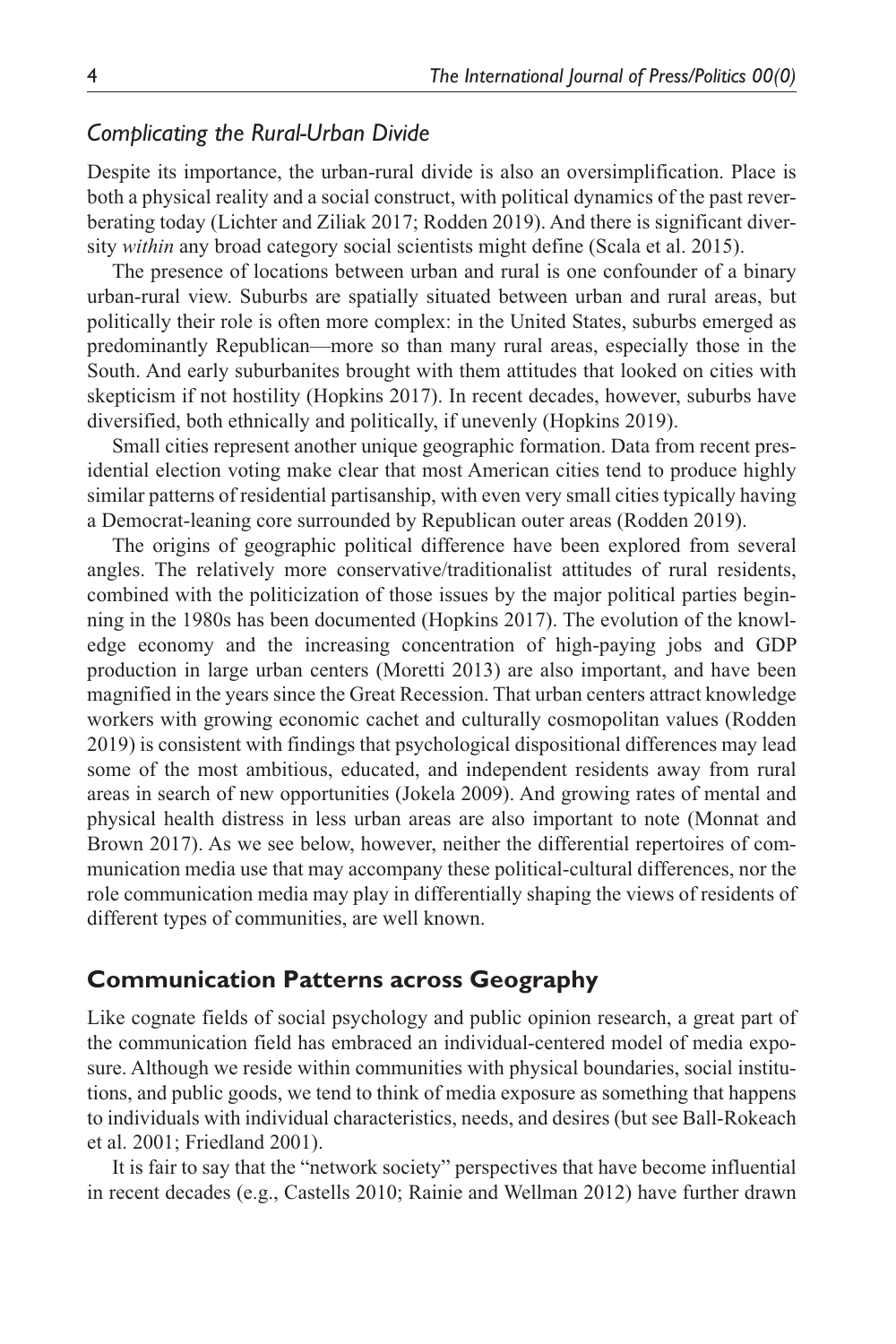our field's attention away from geographic place and into the "space of flows" in which social media are presumed to operate. Note, however, that contrary to the tenor of many references to his work, Castells (2010) is quite explicit that most citizens live *not* in the space of flows: "people make their living in the space of places" (p. xxix.). And as Wellman's most recent work shows, even the most networked individuals describe using digital media primarily to connect to people with place- or kin-based affiliations (Wellman et al. 2020: 302–305).

Our field also has built knowledge about variation in the provision of public information across place. The formation of news deserts is well documented and traced to declining newspaper availability, concentrating local broadcast ownership, and changing cable news penetration (Napoli et al. 2017). These information gaps have been amplified by structural, educational, and economic barriers to broadband Internet access and smart phone technology (Correa and Pavez 2016). Such difference in accessibility has societal consequences; access to radio (Strömberg 2004), television (Prior 2007), newspapers (Darr et al. 2018), and broadband Internet (Trussler 2020) have all been shown to influence voter and communication behavior.

The notion of communication processes detached from place also defies years of tradition in which newsmaking was practiced—and branded—in local communities (Usher 2019). Local editors imagine communities of niche readers toward whom they align coverage (Beetham 2006). It is not surprising, then, that the few studies that have seriously explored geographic location have shown differential communication effects: Beaudoin and Thorson (2004) found that relationships between mass media use and social capital production and pro-social behaviors differed between rural and urban communities.

Despite this work, Althaus et al. (2009) note, "contextual factors that might condition individual news consumption choices have been neglected almost entirely in studies of individual-level news exposure" (p. 250). Rather, communication scholars have examined how mass-mediated and interpersonal communication intersect with contextual characteristics to shape political discussion and participation (Paek et al. 2005; Shah et al. 2001), but have paid limited attention to contextual effects on patterns of media consumption.

Location also impacts interpersonal communication networks, with individuals mapping their ideological distance from others and adjusting interactions depending on local network homophily (Baldassarri and Bearman 2007). Huckfeldt and colleagues (2004) note that geography is relevant to the construction of a network of social contacts, but not the only determinant; social space and physical space are not coterminous, given that "social space is defined in terms of the communication network within which an individual is embedded" (p. 49).

Here sociology offers some helpful pointers, showing that different locations' features vary in their tendency to induce choice homophily (the ability of individuals to choose similar others), while others constrain possibilities for friendship choice (McPherson et al. 1987). Existing work suggests that dense urban locales offer greater choice, and thereby generally more homophilous networks, than small rural communities (Fischer 1982; Macgregor 2013).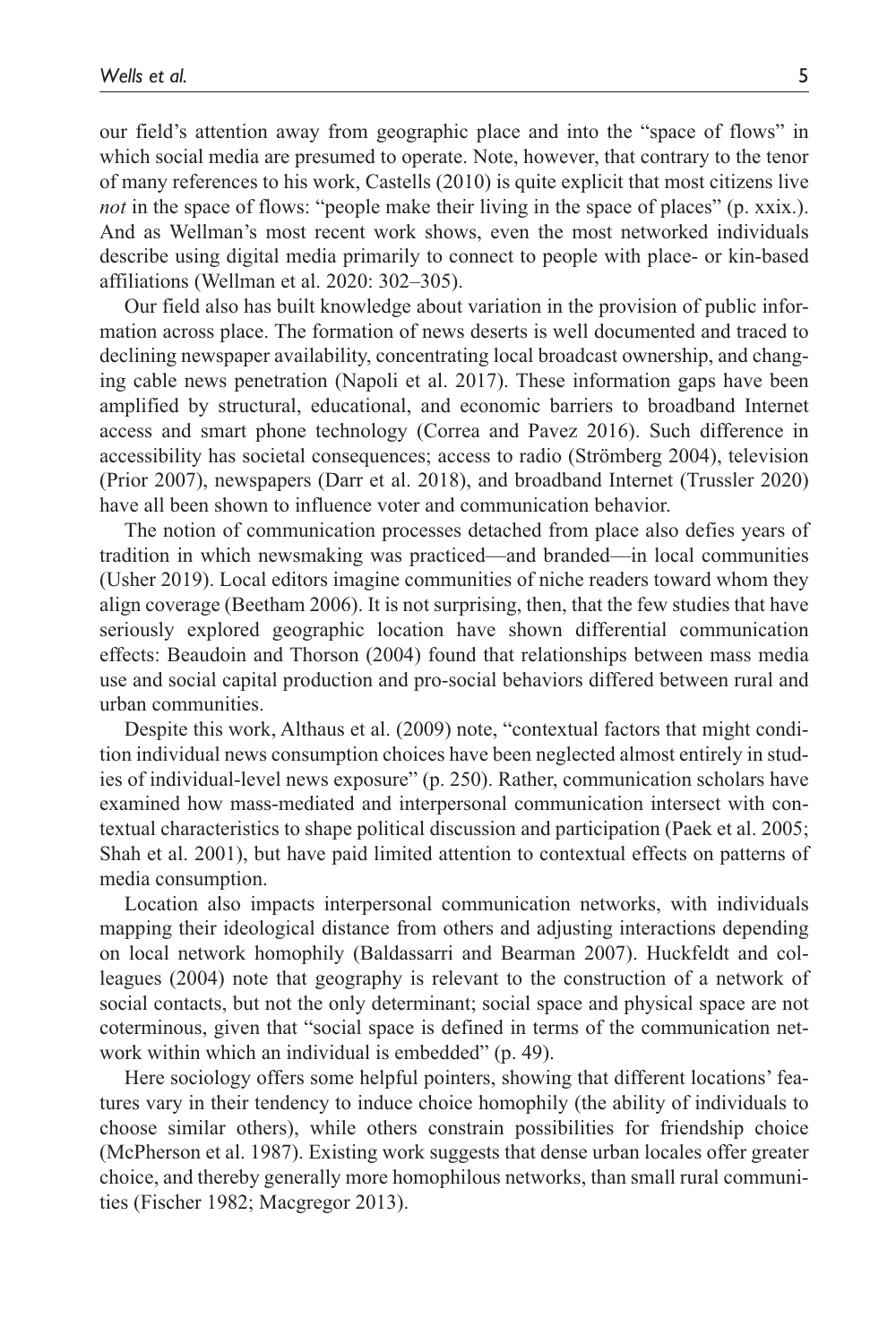Social media, meanwhile, are often thought of as tools of the networked individual par excellence. But our field's rhetoric tends to overlook the extent to which the actual networks that make up individual's social media contacts are defined by physical proximity and family. Friends on Facebook, by far the platform most used by Americans, are largely accretions of people from the *places* we have inhabited: high school, college (for those who attend), work, community, family. While early studies documenting these structures (e.g. Hampton et al. 2011) are clearly in need of replication, contemporary work by Wellman et al. (2020) suggests this pattern persists. In this sense, Facebook networks transcend *time*, not space.

## *Finding Place in Twenty-First-Century Communication*

In the context of powerful political-geographic divisions within Western societies, we are interested in how location and communication dynamics intersect to shape the sense citizens make of their political circumstances. We approach this problem theoretically by adapting a broadened understanding of the framework of opinion formation, anchored in the phenomenological concept of lifeworld, developed by Schutz ([1973] 1989) and extended by Habermas (1985). More recently, the concept has been reintroduced into communication studies by Couldry and Hepp (2016), who argue that the lifeworld (the social world that anchors experience) is constructed *through* media, that is to say, "mediatized." The social world is changed because it is "sustained in and through media and their infrastructures" (p. 15), although they stress that this varies geographically. For us, to render the concept more empirically useful it is necessary to start with *local* context and the anchoring in the social. More specifically, we argue that geographic locality, social location, and forms of communication intersect in ways that communication scholars have not sufficiently theorized or measured.

Our working model places individuals' lifeworlds at the center of a series of concentric circles (Figure 1). The immediate impressions an individual forms of her/his world are shaped by everyday experiences: the conditions of life, whether of deprivation or abundance; the occupations and attitudes of the people around him or her; and physical surroundings, including conditions of storefronts, schools, public, and private spaces. In a second layer, individuals' social and talk networks—including most social media networks—are largely tied to this localized area, and those networks in turn greatly shape the flow of political communication in and through social groups (Huckfeldt et al. 2004; Katz and Lazarsfeld 1955). Such networks are critical in producing the meaning that people perceive in their local communities and the depictions of the wider world that reach them via media (Ball-Rokeach et al. 2001; Cramer 2016; Strauss 2012).

Mediated portrayals of social-political reality beyond the individual's direct experience and social networks can be thought of as further concentric circles, with sources of local, national, and international media often reaching consumers directly through their choice to consume them (represented with arrows in Figure 1). But as just noted, those media consumption choices are themselves embedded in social contexts that predispose individuals to uses of certain media.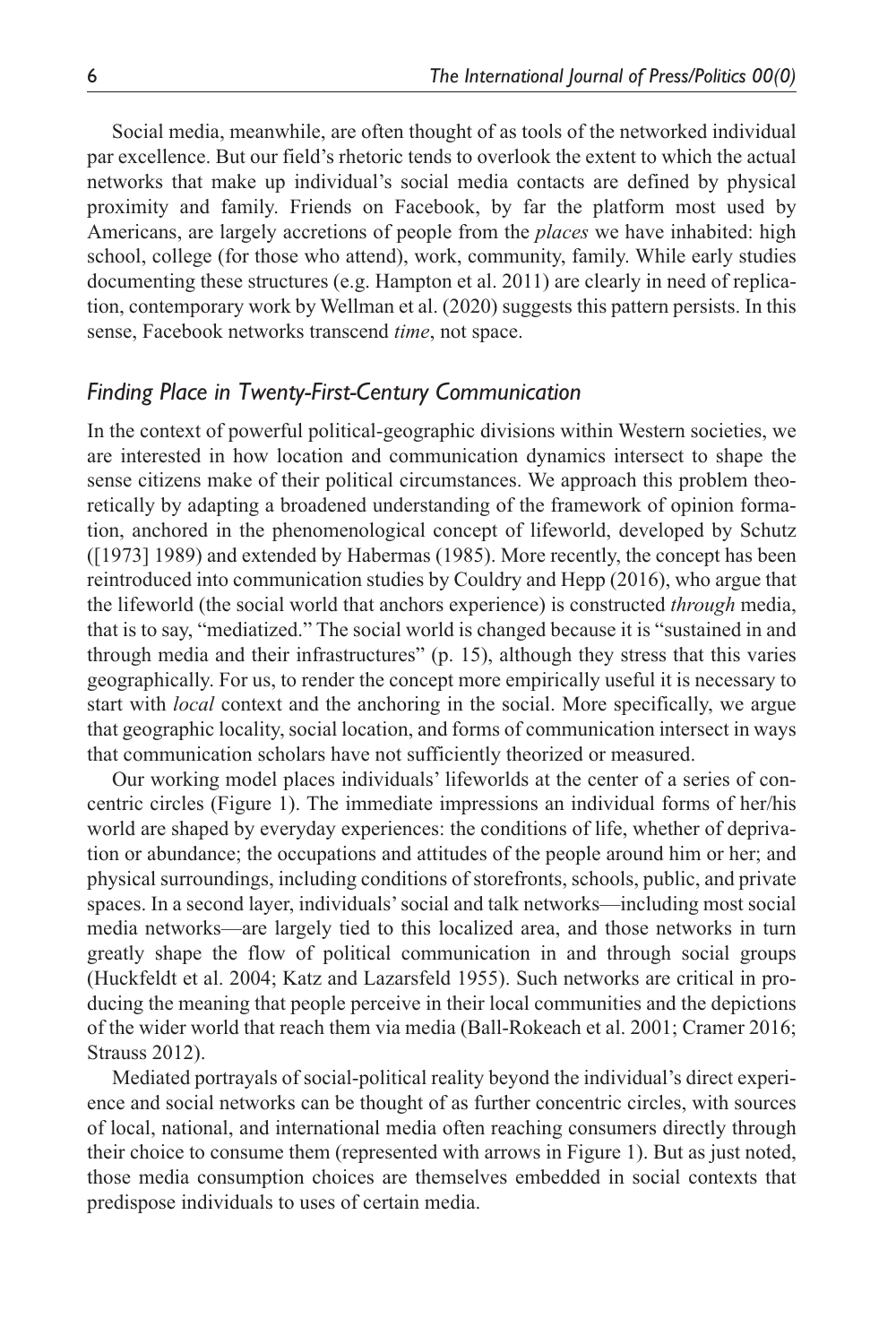

**Figure 1.** Framework for integrating geographic place, talk networks, and media use in the lifeworld experience of citizens.

The social media age adds a further layer of complication. Now, news content from myriad sources reach citizens through any of a variety of channels, which may reflect personal selection, sharing on the part of social contacts, the targeting of algorithms or other processes (Anspach 2017; Thorson and Wells 2016). To reflect this complexity but also the rootedness of social media networks in local geography, in Figure 1 social media networks appear as an oblong shape, reaching from the ego's own geo-location to the national and international space, and serving as a potential intermediary for content from all levels of media.

## **Research Questions**

Taking geographic location as the focal dimension of lifeworld variation, we seek to answer research questions related to how communication uses and effects vary by geographic location. We proceed in three steps, examining respondents' talk networks, media use, and attitudes about political elites.

First, drawing on the discussion above, we anticipate that residents of different locations may vary in the political diversity of their talk networks, owing chiefly to the way population density leads residents to be more or less siloed in enclaves of political homophily (Fischer 1982):

**Research Question 1:** How does the political diversity of talk networks vary across geographic communities?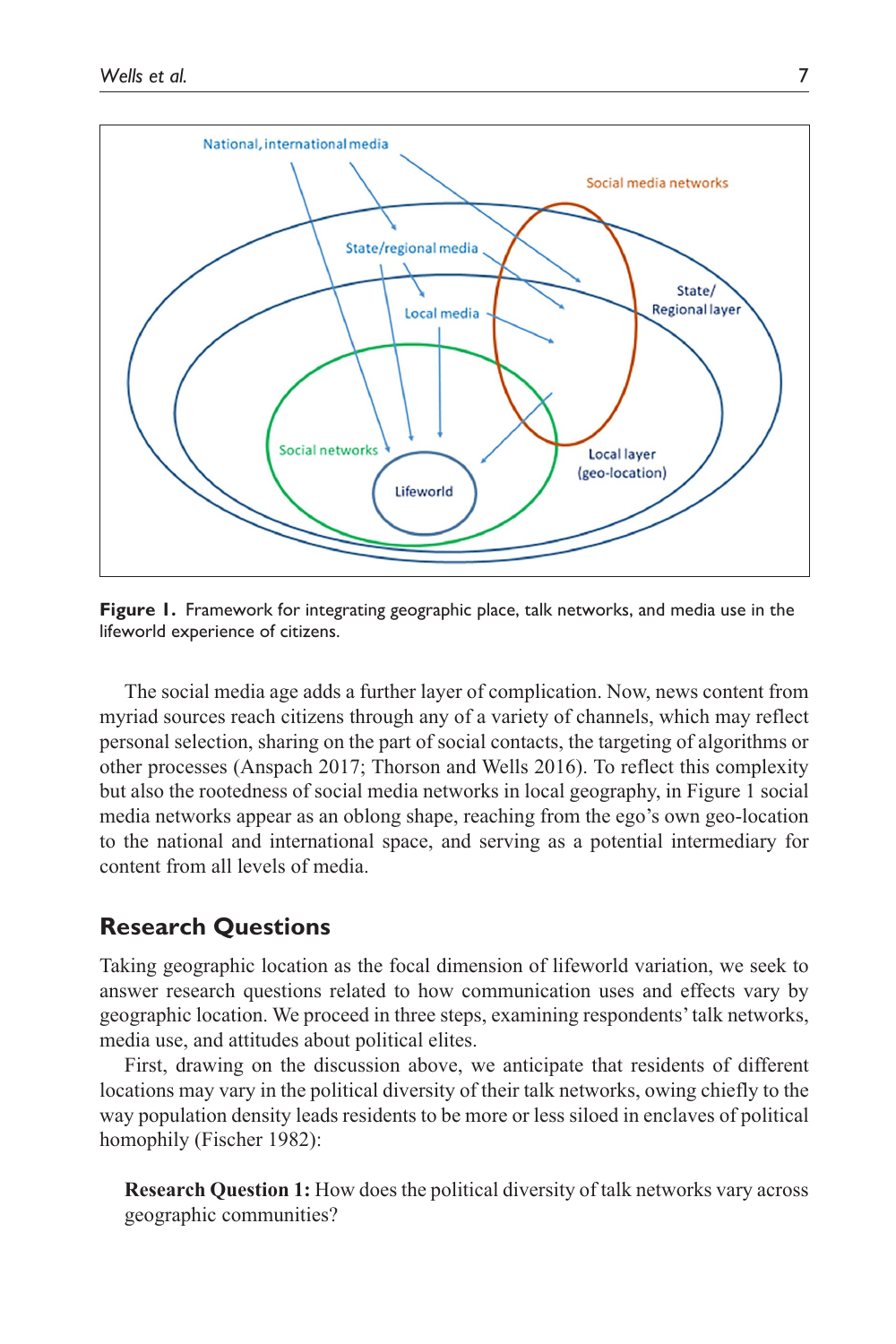Second, our model implies several reasons to expect media repertoires to vary across geographic location. We know that individuals have a tendency to select media that affirm their worldviews (Stroud 2011) and that such worldviews vary along lines of socio-geography (Hopkins 2017). It follows that media options catering to different worldviews (e.g., Peck 2019) should be differentially popular across geographic locations. We know of little existing research on this point, but Heikkilä and colleagues (2020) did show that Finland is seeing a widening of differences of media repertoire along by socio-political lines: They particularly note that consumers of a limited, "narrow" repertoire of media are distinctly less urban and less socio-culturally advantaged than citizens with wider and diverse media diets.

Another reason to anticipate this sort of variation is that, as our model implies, media choices themselves are socially embedded such that one's likelihood of consuming certain content is partly a function of its presence within personal networks, and within geographic contexts more broadly: Given the increasing partisan sorting along the geography, we would expect such contexts to create environments in which certain information flows or resources are more available and better received, thus reinforcing certain media consumption patterns.

Third, accessibility and availability is likely to impact individuals' media consumption differentially across locations. Broadband access varies significantly, and it is likely to impact citizens' news diets. This is what Trussler (2020) found, albeit indirectly: The availability of broadband appeared to make online news media relatively more attractive to consumers, with the political consequence that residents of communities with broadband seemed to employ more national considerations in voting in legislative elections. Similarly, differentially declining supply and quality of local news will differentially reduce its availability and attractiveness, with citizens of rural communities likely to be hardest hit (Abernathy 2018; Wahl-Jorgensen 2019).

**Research Question 2:** How do residents of different geographic locations differ in their consumption of news media?

Finally, as noted above, one of the striking features of contemporary politics is its powerful anti-elite ethos, a critical component of the multinational rise of populism (Foa and Wilmot 2019). We also have some bases for anticipating variation in antielitism by location. Cramer (2016) emphasizes the sense among rural Wisconsinites that they are left out of conversations that take place in the halls of power. Results from the 2016 Republican primary confirmed an intraparty divide between residents of southeast Wisconsin, who supported Ted Cruz, the (relatively more) party establishment candidate, and residents of the wider outstate, who broke for Trump.<sup>1</sup> In the Democratic primary, meanwhile, Sanders defeated Clinton in every county except Milwaukee, most by double-digit margins. These results indicate substantial anti-elite sentiment on both sides of the aisle, but varying across place.

**Research Question 3:** How do citizens' experiences of geographic community, news media, and talk networks relate to anti-elite sentiment?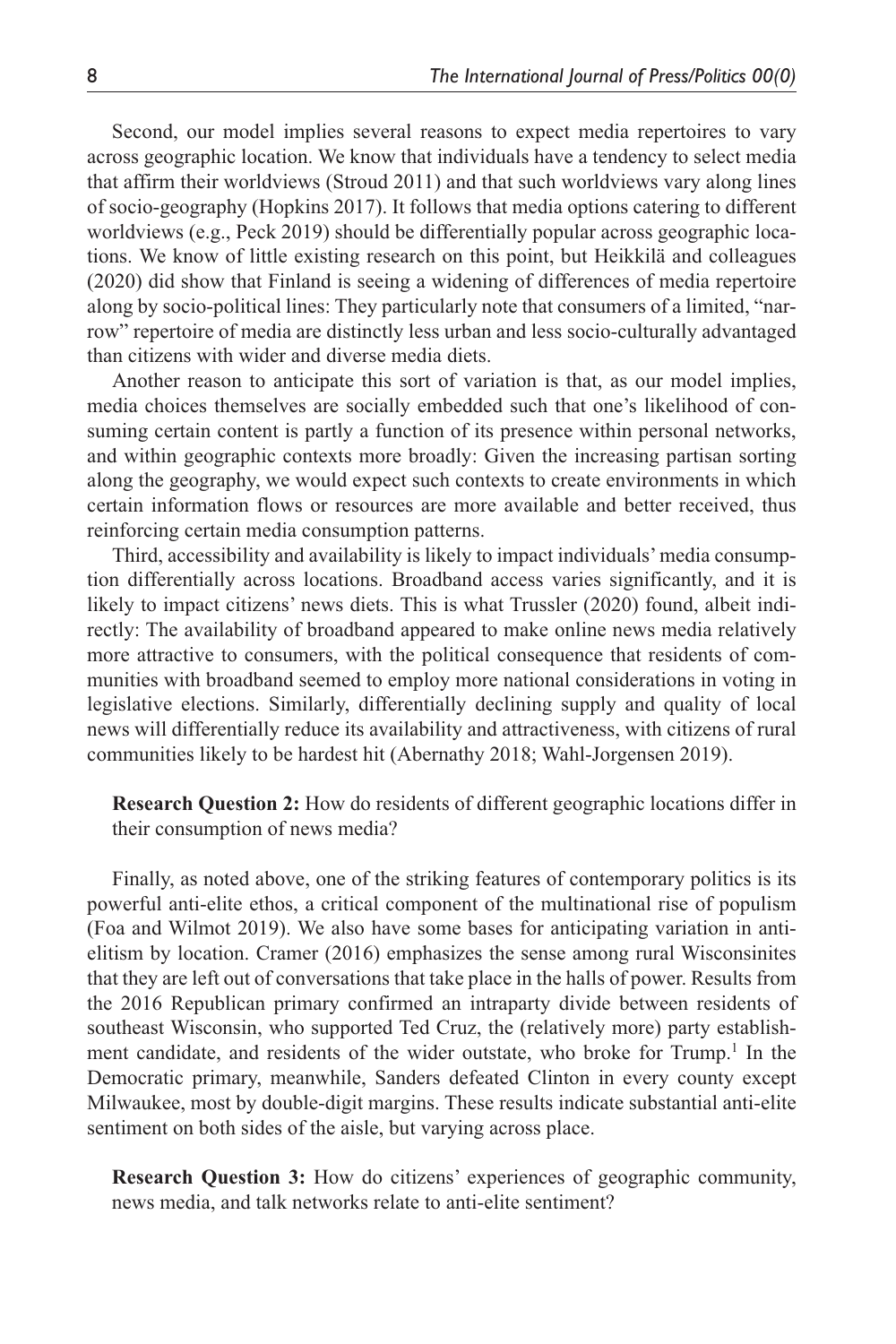### **Method**

### *Mapping Wisconsin*

To categorize geographic locations within Wisconsin, we used the Rural Urban Commuting Area (RUCA) system, which classifies zip codes in terms of proximity to, and commuting relationship with, urban areas and small cities using a 1–10 scale (U.S. Department of Agriculture 2019). Zip codes with high RUCA scores (4–10) we classified as *Small Town/Rural*. These include very rural areas as well as towns with populations of less than 50,000. Zip codes with RUCA values of 2 and 3 we designated *Outstate Suburbs*. These areas are not themselves urbanized areas, but have at least 10 percent of primary commuter flow going into such an area. This type of configuration captures the general sense of the idea of suburbs.

We distinguished several unique facets of urbanized areas (where  $RUCA = 1$ ) of Wisconsin. First, zip codes with an RUCA of 1 lying within the counties of Dane and Milwaukee we designated *Madison* and *Milwaukee*, respectively; these are the state's two major urban areas. Second, any zip code lying primarily within the counties of Washington, Ozaukee, and Waukesha we designated *WOW Suburbs*. This is a commonly recognized and politically salient band of suburbs surrounding Milwaukee. Any other zip code with a RUCA of 1 we designated *Outstate Cities*. A map of our zip code classification (Figure 2) indicates that this includes the cities of La Crosse, Eau Claire, Superior, Wausau, Janesville, Kenosha/Racine, and Sheboygan, and the metropolitan corridor of the Fox River Valley.

### *Survey Data*

Our individual-level data come from a statewide survey of Wisconsin residents (*N* = 2,058) conducted between October 26 and November 4, 2018, just prior to the midterm elections. Respondents were recruited as part of an online panel by LHK Partners using a nested quota sampling procedure stratified by age and gender based on Census data from the state, and they completed the survey online.<sup>2</sup>

Table 1 presents descriptive statistics for key demographic variables, partisanship, and political interest by geographic location. These measures fall in line with our expectations about differences across the state. It is worth noting that levels of political interest differ significantly, with residents of Small Town/Rural areas following politics substantially less than others, and residents of Outstate Cities relatively low on that measure.

### *Talk Networks*

We asked respondents about their patterns of political talk by asking them to name close talk partners: "Looking back over the last 6 months, who are the people with whom you discussed matters important to you?" Respondents typed the names or initials of their talk partners and were encouraged to enter up to three people (Huckfeldt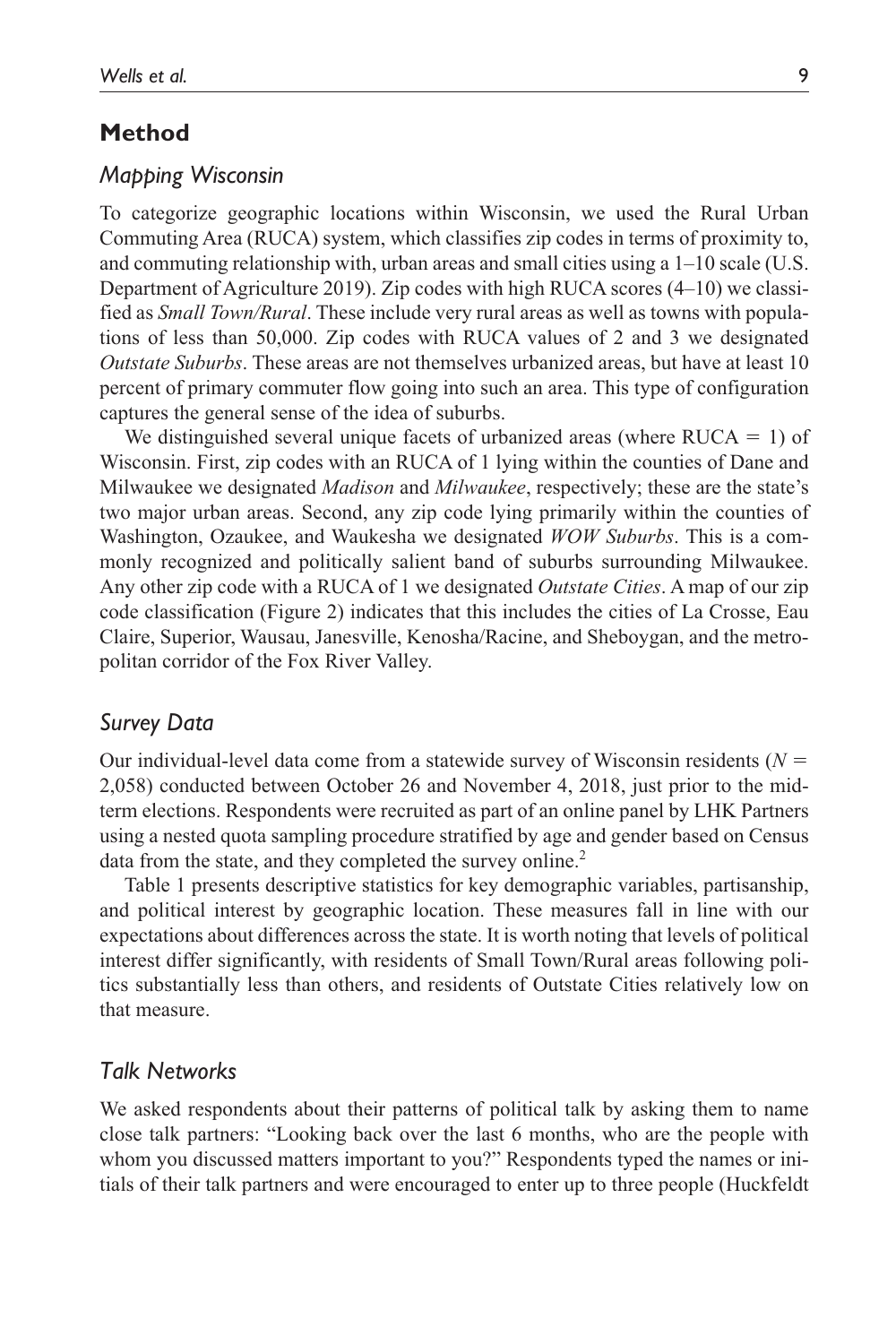

**Figure 2.** Wisconsin zip codes represented in our data, categorized by geographic location.

and Mendez 2008). Respondents then indicated their estimate of each partner's political partisanship, from strong Democrat to strong Republican, on a 7-point scale. We summarized the results with two dichotomous measures: whether a respondent had one or more Democrats (defined as being a "Strong Democrat," "Democrat" or "Independent who leans Democrat") among the talk partners they named (48.6 percent did), and whether they had one or more Republicans (46.2 percent did).

# *Media Use*

We followed previous approaches of studying media repertoires (Edgerly 2015; Edgerly et al. 2018) in using principal components analysis to guide our exploration of the media use patterns of our respondents. Specifically, we used measures of use of 27 types of media, ranging from a variety of forms of television content to multiple forms of social media. Using a principal components analysis with Varimax rotation, we selected a solution with six factors (the sixth factor had an eigenvalue of .98, but we retained it as it produced a theoretically sensible factor combining the use of Facebook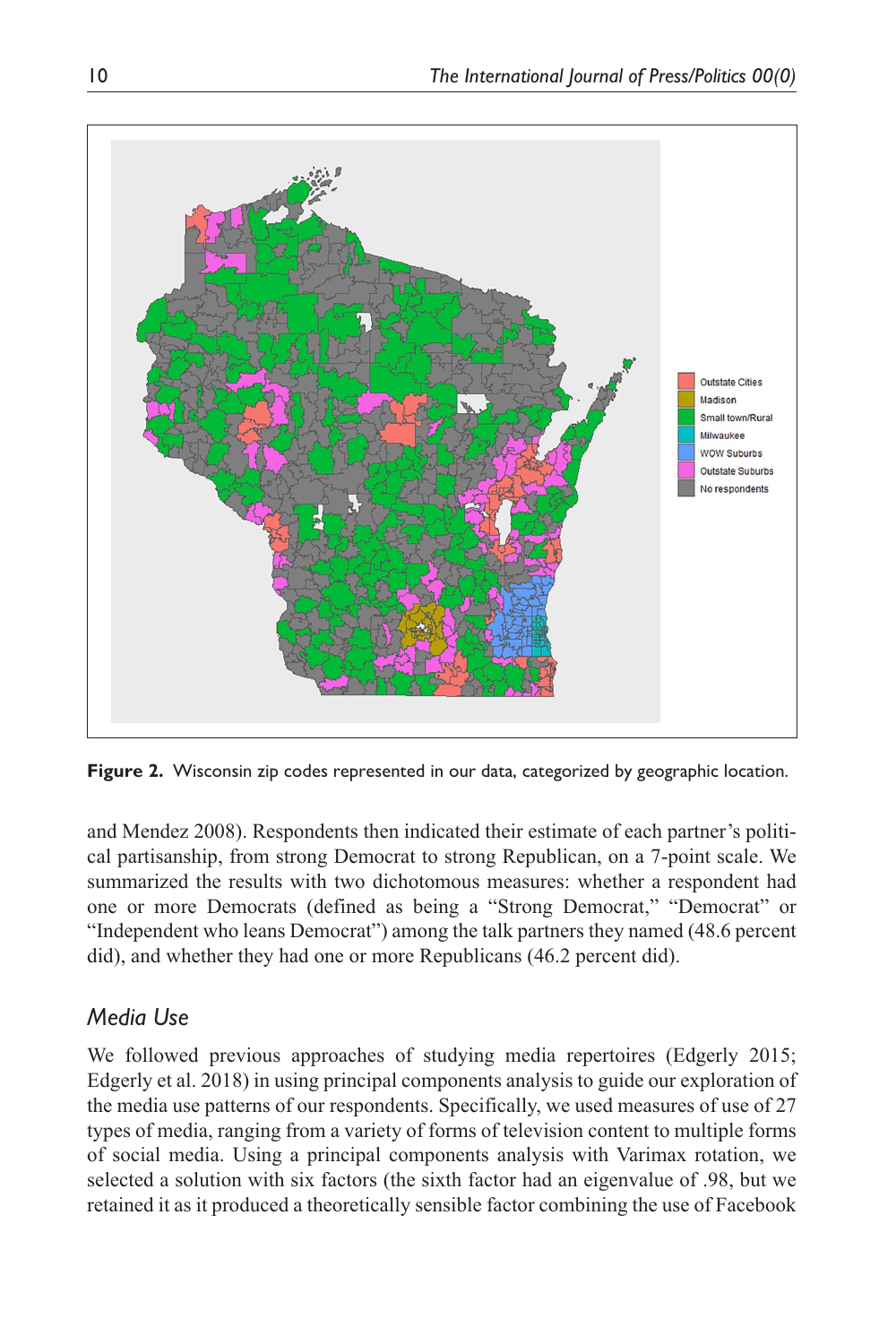|                                                                                                                                                                                                                                                                                                                                                                                                                                                                                                                                                                                                                                               |       | Age           | Education  | Income      | Partisanship | interest<br>Political | White | Female |
|-----------------------------------------------------------------------------------------------------------------------------------------------------------------------------------------------------------------------------------------------------------------------------------------------------------------------------------------------------------------------------------------------------------------------------------------------------------------------------------------------------------------------------------------------------------------------------------------------------------------------------------------------|-------|---------------|------------|-------------|--------------|-----------------------|-------|--------|
|                                                                                                                                                                                                                                                                                                                                                                                                                                                                                                                                                                                                                                               |       |               |            | (SD)        |              |                       | ৽ৼ    |        |
| Milwaukee                                                                                                                                                                                                                                                                                                                                                                                                                                                                                                                                                                                                                                     | 356   | 53.12 (15.31) | 3.10(1.42) | 3.36 (1.52) | 3.63 (1.96)  | 3.30 (0.93)           | 86.2  | 55.3   |
| Madison                                                                                                                                                                                                                                                                                                                                                                                                                                                                                                                                                                                                                                       | 80    | 53.07 (15.79) | 3.71(1.21) | 3.69 (1.56) | 2.87 (1.72)  | 3.32 (0.93)           | 93.3  | 47.2   |
| Outstate cities                                                                                                                                                                                                                                                                                                                                                                                                                                                                                                                                                                                                                               | 502   | 54.23 (15.34) | 3.00(1.35) | 3.18(1.48)  | 3.87 (2.05)  | 3.14(0.98)            | 91.4  | 48.9   |
| WOW suburbs                                                                                                                                                                                                                                                                                                                                                                                                                                                                                                                                                                                                                                   | 334   | 58.69 (13.93) | 3.38(1.33) | 3.84 (1.52) | 4.53 (1.95)  | 3.33(0.91)            | 97.3  | 45.8   |
| Commuter zones                                                                                                                                                                                                                                                                                                                                                                                                                                                                                                                                                                                                                                | 42    | 57.35 (13.49) | 3.10(1.29) | 3.49(1.41)  | 4.20 (2.04)  | 3.34 (0.83)           | 97.9  | 48.6   |
| Rural areas                                                                                                                                                                                                                                                                                                                                                                                                                                                                                                                                                                                                                                   | 424   | 55.86 (14.28) | 2.73(1.41) | 2.92(1.55)  | 4.17(1.95)   | 3.09 (1.03)           | 96.9  | 47.6   |
| Total                                                                                                                                                                                                                                                                                                                                                                                                                                                                                                                                                                                                                                         | 2,058 | 55.19 (14.94) | 3.09(1.38) | 3.33(1.54)  | 3.93 (2.01)  | 3.22 (0.96)           | 94.2  | 49.0   |
| degree." Income was measured as annual household income, on a I–7 scale from "Less than \$25,000" to "Over \$200,000." Partisanship is a I–7 scale running<br>politics" between "hardly at all" and "most of the time." White is a measure of race, non-Hispanic whites compared against respondents indicating any other<br>from "Strong Democrat" to "Strong Republican." Political interest was measured on a 1–4 scale based on whether respondents "follow what's going on in<br>Note. Education was measured using a 1–5 categorization scale, running from "high school or less" to "master's degree, doctoral degree, or professional |       |               |            |             |              |                       |       |        |

Table 1. Descriptive Statistics of Demographic Variables, by Geographic Category. **Table 1.** Descriptive Statistics of Demographic Variables, by Geographic Category.

race. Female indicates respondents' report of gender.

race. Female indicates respondents' report of gender.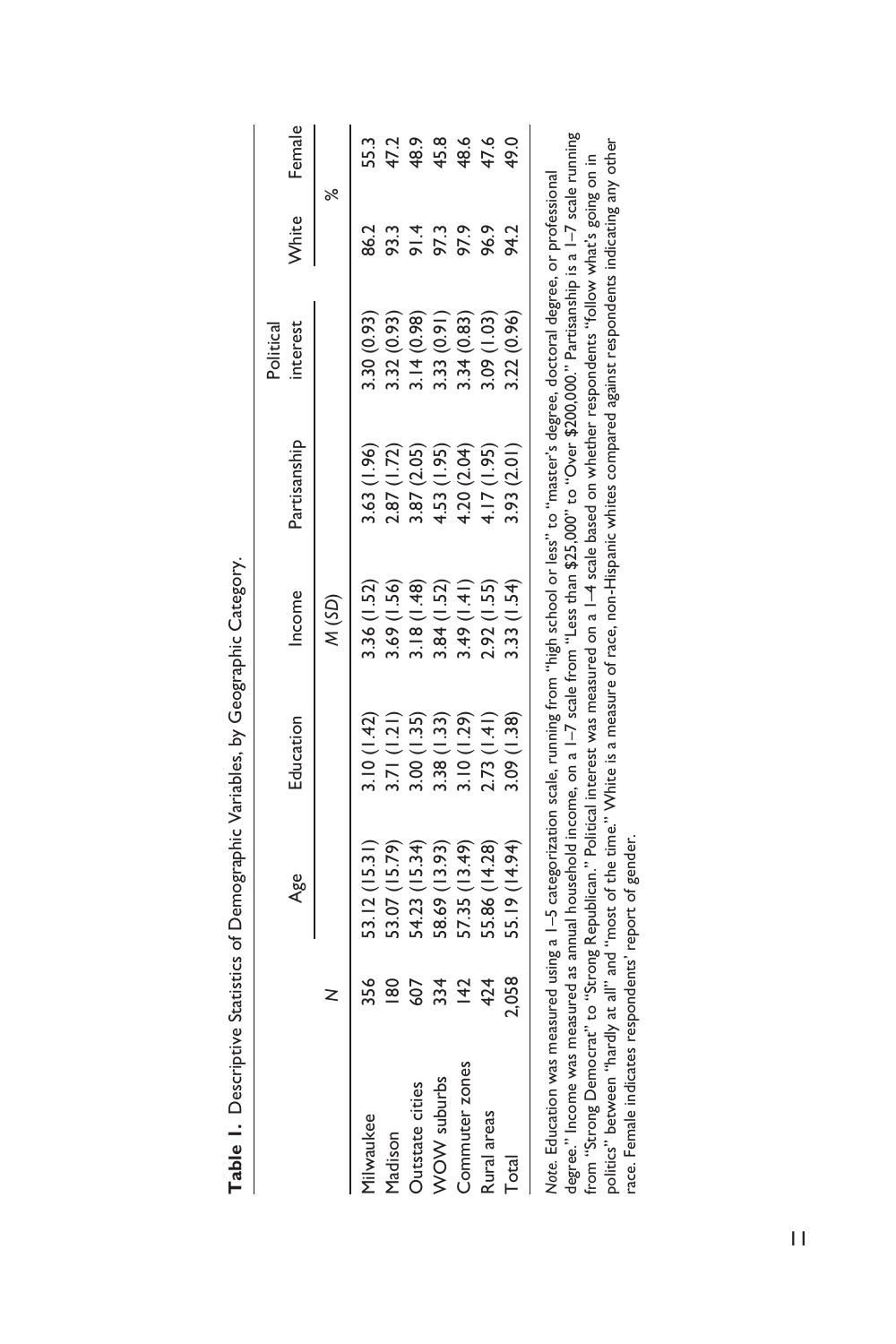and news aggregators for news). We also disaggregated local newspaper use from the television component it had scaled with, and removed two forms of little-used television entertainment programming.

Each media item was rated by respondents on a 1–5 scale in terms of how often they used each type of media content ("Never" to "Very often"), which were averaged to create the scales:

- *Television news* included the use of local TV news, morning TV news, and evening TV news ( $M = 2.80$ ,  $SD = 1.16$ , Cronbach  $\alpha = .78$ ).
- *Local newspaper* use was measured with a single item  $(M = 2.97, SD = 1.42)$ .
- *Facebook* included the use of Facebook and news aggregators such as Google News ( $M = 2.19$ ,  $SD = 0.99$ ,  $r = .283$ ).
- *Prestige* media use included the use of national newspapers, international news, online news, and NPR ( $M = 1.77$ ,  $SD = 0.88$ , Cronbach  $\alpha = .79$ ).
- *Centrist/Liberal* media use included MSNBC, CNN, TV satire programs and evening television talk shows ( $M = 1.80$ ,  $SD = 0.92$ , Cronbach  $\alpha = .81$ ).
- *Conservative* media use included Fox News and conservative talk radio  $(M = 1.67, SD = 0.98, r = .57).$
- Finally, *other social media* included use of Instagram, Reddit, Snapchat, YouTube, Twitter, conservative blogs and liberal blogs  $(M = 1.26, SD = 0.53,$ Cronbach  $\alpha = .87$ ).

# *Anti-Elite Attitudes*

In terms of analyzing respondents' political attitudes, we home in on antipathy toward elites, a particular slice of populism, but one of its fundamental elements. Respondents indicated (1–5 scale, "Strongly disagree" to "Strongly agree") to what extent they agreed that (1) "politicians should only follow the will of the people"; (2) "people, not politicians, should make our most important policy decisions"; (3) politicians are much more different from "the people" than the people are from one another; (4) "I would rather be represented by a citizen than by a professional politician"; (5) politicians claim to defend the people, but only care for themselves; and (6) "the established elite and politicians have often betrayed the people" (Spruyt et al. 2016; *M* = 3.64, *SD*  $= 0.75$ , Cronbach  $\alpha = .82$ ).

# **Results**

# *Talk Networks*

Our analysis begins with respondents' talk networks, which we conceptualize as being integral to the political dimensions of the lifeworld. We are especially interested in the makeup of those talk networks in terms of political diversity, which we operationalized in two logistic regressions modeling the likelihood of having at least one talk partner who was a Democrat, and at least one partner who was Republican.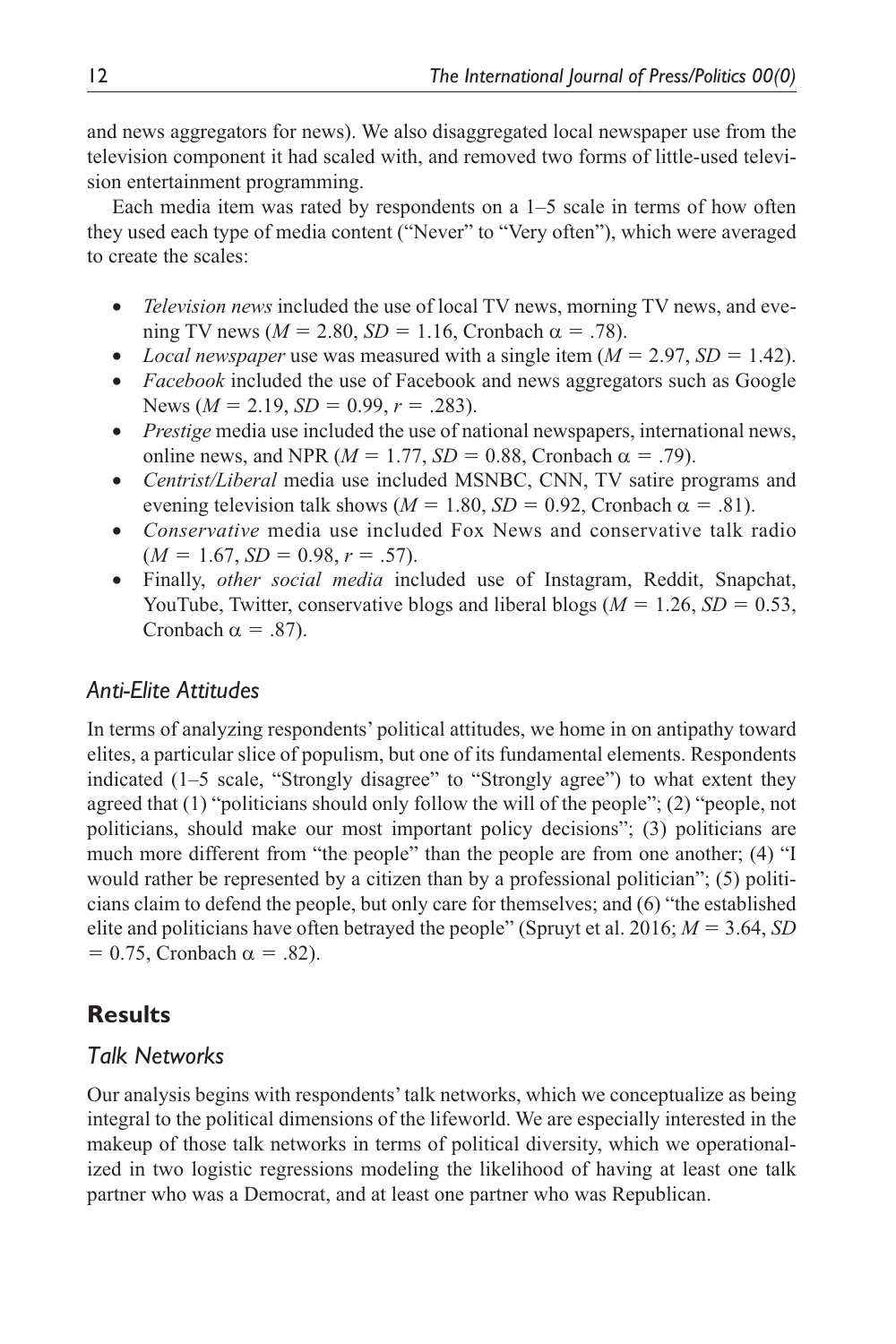|                                 |             | (1)                | (2)                 |                   | (3)                 |         |
|---------------------------------|-------------|--------------------|---------------------|-------------------|---------------------|---------|
| Age                             | 0.003       | (0.003)            | $-0.007*$           | (0.004)           | $-0.007*$           | (0.004) |
| Gender (female)                 | 0.088       | (0.090)            | $0.191*$            | (0.109)           | $0.199*$            | (0.110) |
| Race (white)                    | $-0.130$    | (0.197)            | 0.086               | (0.237)           | 0.141               | (0.241) |
| Education                       |             |                    | $0.149***$          | (0.042)           | $0.147***$          | (0.042) |
| Income                          |             |                    | $0.089**$           | (0.038)           | $0.090**$           | (0.038) |
| Madison                         |             | $0.550***$ (0.191) | 0.182               | (0.222)           | 0.088               | (0.515) |
| Outstate cities                 | $-0.139$    | (0.135)            | 0.099               | (0.158)           | $-0.752**$          | (0.366) |
| Small town/rural                | $-0.584***$ | (0.147)            | $-0.244$            | (0.173)           | $-0.908**$          | (0.408) |
| Outstate suburbs                | $-0.268$    | (0.201)            | $-0.134$            | (0.229)           | $-0.297$            | (0.563) |
| WOW suburbs                     | $-0.285*$   | (0.155)            | $-0.023$            | (0.180)           | $-0.794*$           | (0.446) |
| Party ID                        |             |                    | $-0.435***$ (0.028) |                   | $-0.581***$ (0.072) |         |
| <b>Political interest</b>       |             |                    |                     | $0.522***(0.064)$ | $0.516***$          | (0.065) |
| Madison $\times$ Party          |             |                    |                     |                   | 0.001               | (0.137) |
| Outstate Cities $\times$ Party  |             |                    |                     |                   | $0.221***$ (0.085)  |         |
| Small Town/Rural $\times$ Party |             |                    |                     |                   | $0.173*$            | (0.095) |
| Commuter Zones $\times$ Party   |             |                    |                     |                   | 0.051               | (0.127) |
| WOW Suburbs $\times$ Party      |             |                    |                     |                   | $0.193**$           | (0.097) |
| Constant                        | 0.040       | (0.246)            | $-0.494$            | (0.367)           | 0.042               | (0.444) |
| <b>Observations</b>             |             | 2,043              |                     | 1,892             | 1,892               |         |

**Table 2.** Logistic Regressions Predicting Likelihood of Having at Least One Close Democratic Talk Partner.

 $*_{p}$  < .1.  $*_{p}$  < .05.  $*_{p}$  < .01.

The models of political talk diversity are displayed in Tables 2 and 3. In each table, we introduce the variables in steps to allow the reader to compare variables' coefficients with and without covariates. We wish to convey both *aggregate differences*, that is, differences that may be attributable to other variables, such as partisanship, but nonetheless reflect the general tenor of communication in a given place, and the *independent contribution* location makes to outcomes when controlling for other variables. We thus begin with a sparse model considering only age, gender, and place of residence. Table 2 makes clear that before controlling for other factors, residents of Madison and Milwaukee are far more likely to have at least one Democrats among their talk partners (Model 1), making clear that the social-structural makeup of those places parallels the daily talk their residents encounter. The introduction of additional controls (Model 2) changes that picture: Not only being a Democrat oneself (the negative coefficient on Party ID), but education, income, and interest are all important predictors of having a Democratic talk partner. As those controls are entered, the significant coefficients disappear from the community variables.

Another way to think about diversity of talk networks concerns how partisanship's strength in defining talk networks varies across geographic contexts. We examine this question by introducing interaction terms between Party ID and each of the community types (Model 3). We see three significant coefficients there: Outstate Cities has the strongest, followed by WOW Suburbs and Small Town/Rural areas. Figure 3 displays these results.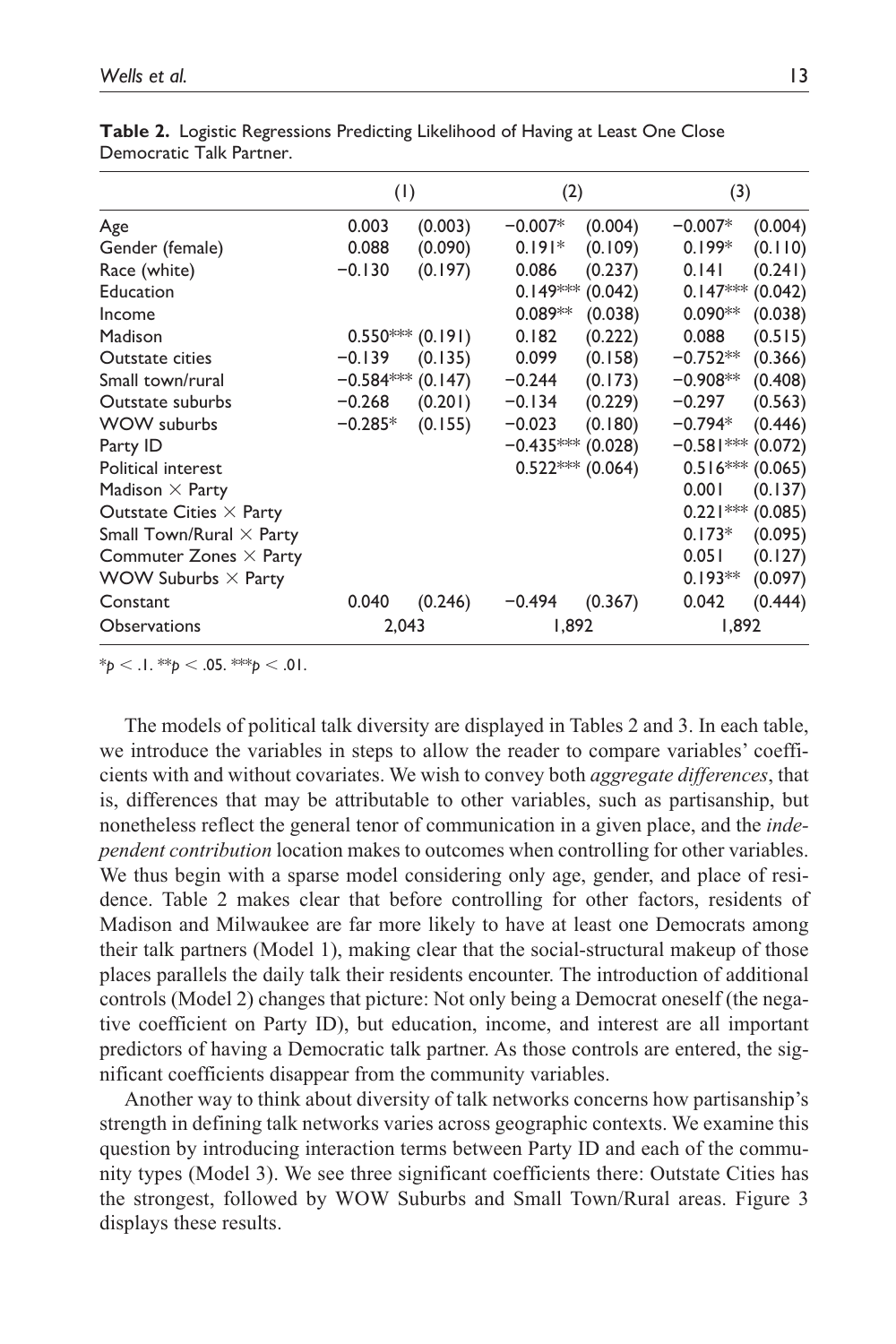

**Figure 3.** Model-predicted likelihood of having a Democratic talk partner, by partisanship and geographic category.

| <b>Table 3.</b> Logistic Regressions Predicting Likelihood of Having at Least One Close |  |  |  |
|-----------------------------------------------------------------------------------------|--|--|--|
| Republican Talk Partner.                                                                |  |  |  |

|                                 | (1)                   | (2)                   | (3)                   |
|---------------------------------|-----------------------|-----------------------|-----------------------|
| Age                             | 0.003<br>(0.003)      | (0.004)<br>$-0.007*$  | $-0.007**$<br>(0.004) |
| Gender (female)                 | (0.091)<br>$-0.180**$ | $0.234**$<br>(0.108)  | $0.237**$<br>(0.108)  |
| Race (white)                    | $0.905***(0.222)$     | $0.721***$<br>(0.256) | $0.741***$<br>(0.255) |
| Education                       |                       | 0.046<br>(0.042)      | (0.042)<br>0.049      |
| Income                          |                       | $0.141***$<br>(0.037) | $0.139*** (0.037)$    |
| Madison                         | $-0.414**$<br>(0.193) | $-0.178$<br>(0.215)   | $-1.180**$<br>(0.481) |
| <b>Outstate cities</b>          | 0.094<br>(0.137)      | 0.135<br>(0.157)      | 0.029<br>(0.336)      |
| Small town/rural                | 0.023<br>(0.148)      | 0.051<br>(0.170)      | (0.393)<br>$-0.386$   |
| Outstate suburbs                | 0.326<br>(0.202)      | 0.193<br>(0.227)      | 0.097<br>(0.503)      |
| WOW suburbs                     | (0.157)<br>$0.440***$ | 0.106<br>(0.178)      | $-0.287$<br>(0.418)   |
| Party ID                        |                       | $0.439***$ (0.028)    | $0.369*** (0.064)$    |
| Political interest              |                       | $0.306***$<br>(0.062) | $0.315***$<br>(0.062) |
| Madison $\times$ Party          |                       |                       | $0.314**$<br>(0.133)  |
| Outstate Cities $\times$ Party  |                       |                       | 0.031<br>(0.079)      |
| Small Town/Rural $\times$ Party |                       |                       | (0.089)<br>0.112      |
| Commuter Zones $\times$ Party   |                       |                       | 0.030<br>(0.114)      |
| WOW Suburbs $\times$ Party      |                       |                       | 0.101<br>(0.092)      |
| Constant                        | $-1.168*** (0.268)$   | $-3.915***$ (0.398)   | $-3.683***$ (0.452)   |
| Observations                    | 2.043                 | 892, ا                | 1.892                 |

 $*_{p}$  < .1.  $*_{p}$  < .05.  $*_{p}$  < .01.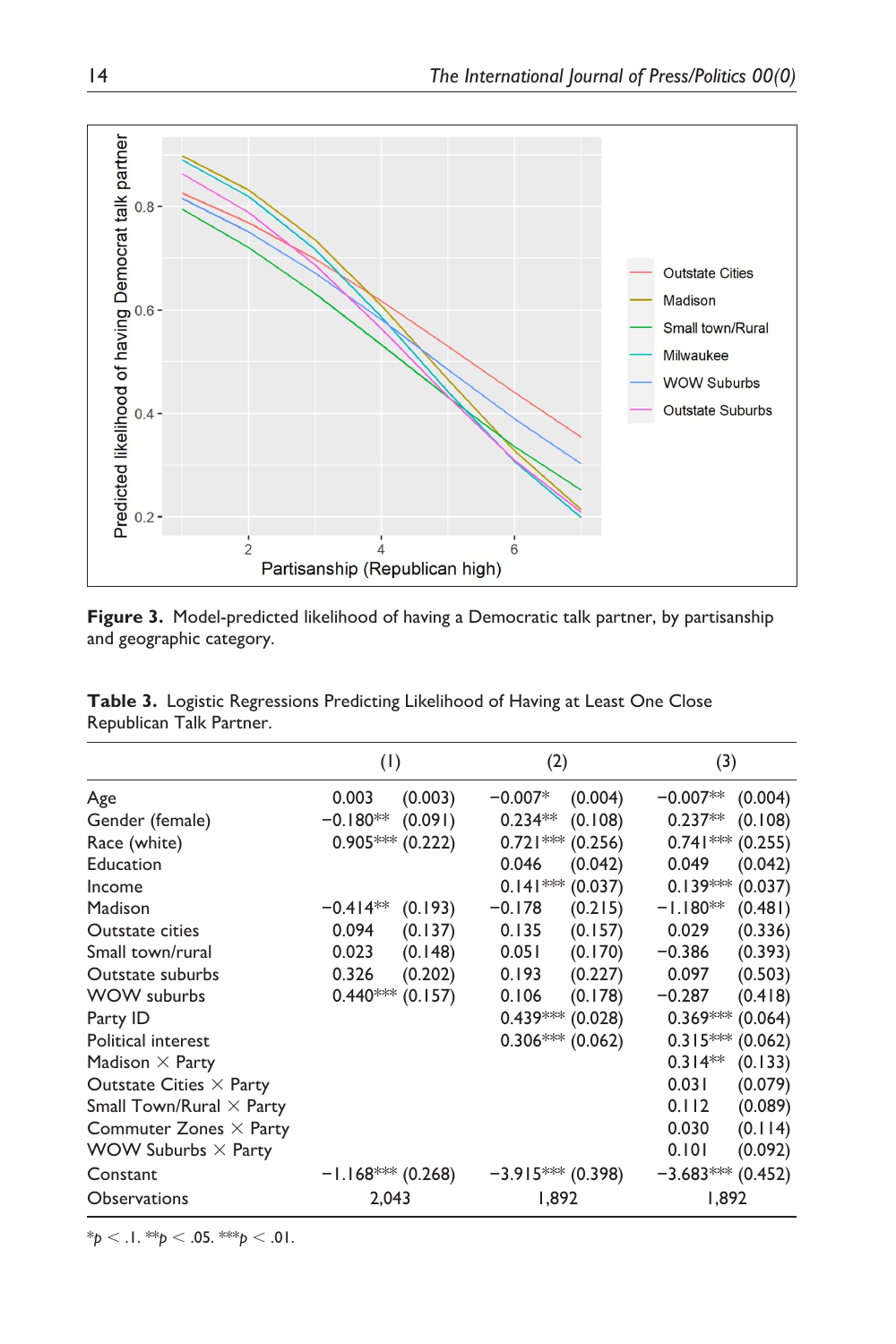

**Figure 4.** Model-predicted likelihood of having a Republican talk partner, by partisanship and geographic category.

Being more Republican (moving from left to right) is associated with declining likelihood of having a Democratic talk partner, reflecting the powerful main effect of partisanship. What is unequal is the rate at which this drop-off occurs: For residents of Madison, Milwaukee, and Outstate suburbs, this drop-off is most rapid, from the highest levels of likelihood of having a Democratic talk partner at the left of the graph to the very lowest on the right. The lines for Outstate Cities, Small Town/Rural areas and WOW Suburbs cut across this trend, indicating that being more Republican in those places is associated with a slightly lesser decrease in likelihood of talking to a Democrat.

The story for predicting Republican talk partners (Table 3) is nearly the perfect mirror image. Residing in the WOW Suburbs makes a respondent substantially more likely to have a Republican talk partner—as compared with residents of Milwaukee, the reference category; living in Madison makes one less so. In Model 2, once again, partisanship and political interest seize the lion's share of the variance, leaving geographic type explaining none to a significant degree. The significant interaction term in Table 4 is found on Madison  $\times$  Partisanship and is graphically displayed in Figure 4.

Once again, it is residents of Madison whose likelihood of talking to a Republican is most fully defined by their partisanship, much more so than residents of other locations. In both Figures 3 and 4, our findings suggest that different geographic locations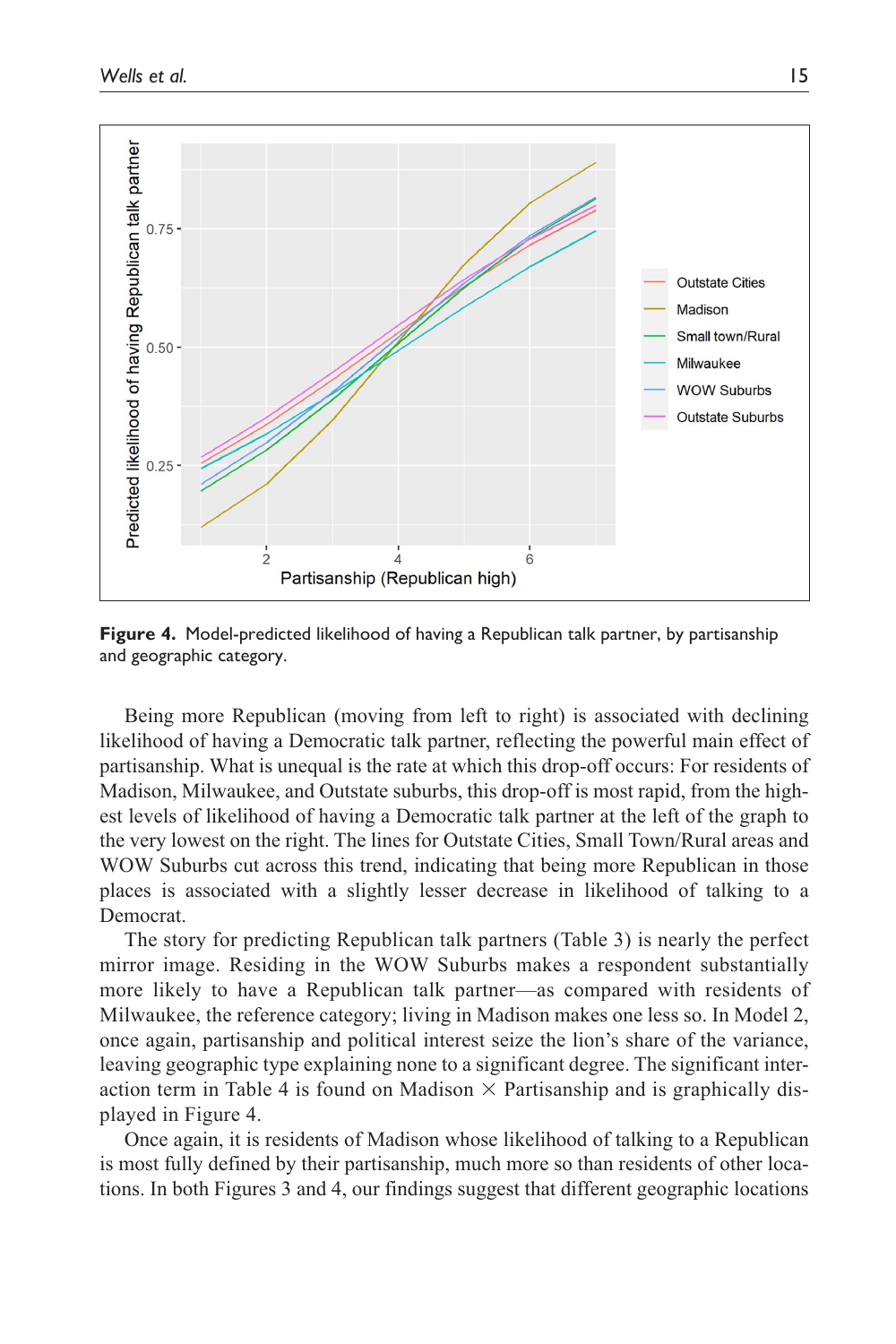

**Figure 5.** Mean use, with 95 percent confidence intervals, of select media, by location of residence.

*Note.* Data are weighted to population parameters on age and gender. Y-axis shows only bottom 75 percent of scale; "Very often" response option not shown.

foster the development of talk networks with greatly differing levels of political diversity.

## *Media Use*

We next turn to respondents' media use. Once again, we wish to portray both aggregate differences and unique contributions made by geographic variables. Figure 5 displays the mean use of several forms of media, with 95 percent confidence interval, by residents within each category of community. For ease of interpretation, a representative item from each scale is presented. Data are weighted to population parameters on age and gender (per the U.S. Census' Current Population Survey) for this set of population estimates. Table 4, meanwhile, presents regression models with covariates.

Both presentations demonstrate that there is marked *similarity* in the news media consumption repertoires of residents across the state. Figure 5 makes clear that overall rates of use *between media* (e.g., local television vs. Fox News) are greater than differences *between locations*. It also indicates that local television news remains a dominant news source for Wisconsinites. In every type of community but Madison, local TV news was more heavily consumed than any other form of media.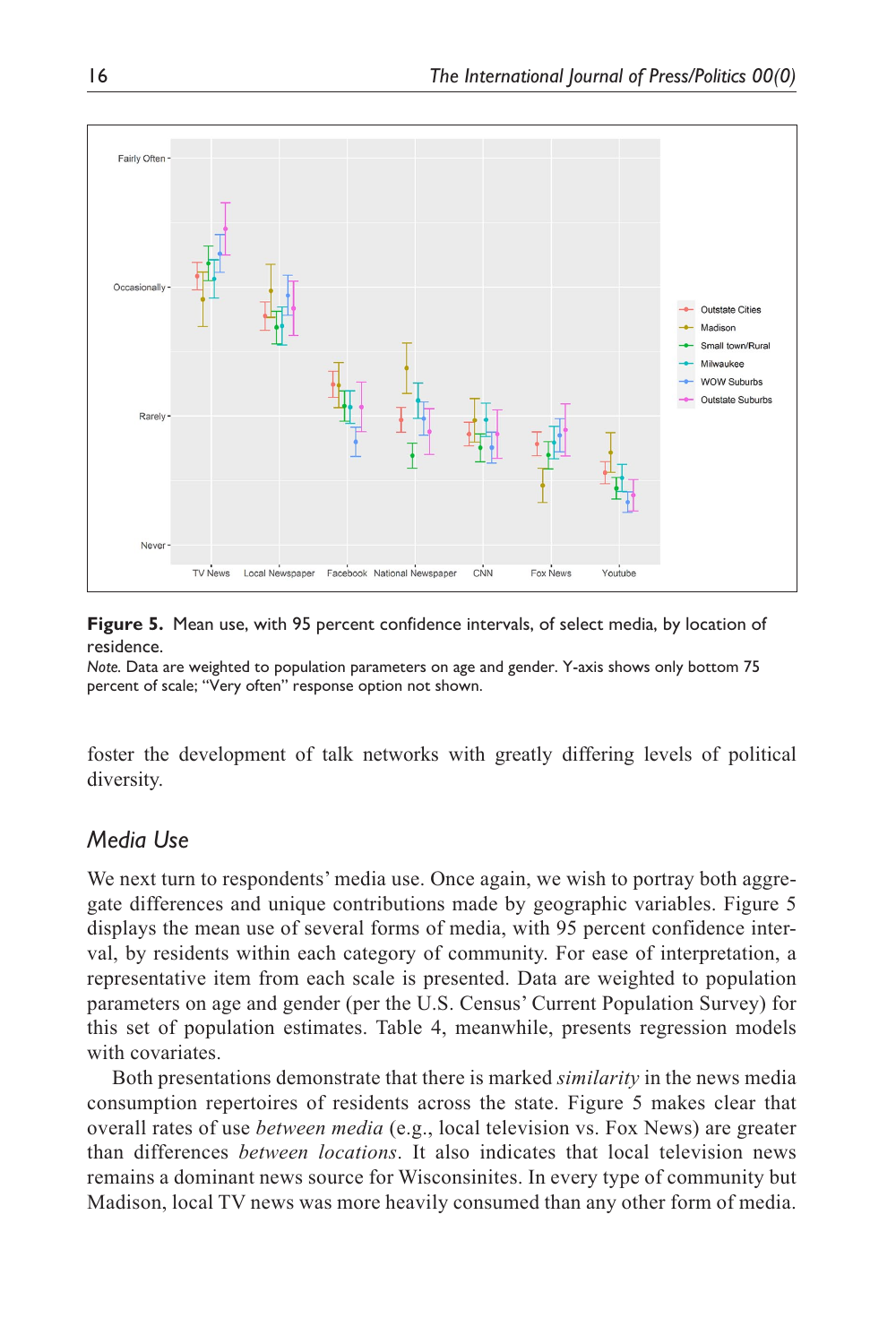|                        | TV News    |                                                                                                                                                      | Local Newspaper | Facebook                                                                                                                                                                                                            | Prestige                                                                                                                                                                                                                   | Centrist/Liberal                                                                                                                                                                                                                                   |                                                                                                                                                                                                                                                                                            | Conservative       |                                                                                                                                                                                                                                                                                                                                                                                                         | Other Social                                                                                                                                                                                                                                                                                                                                                                                |  |
|------------------------|------------|------------------------------------------------------------------------------------------------------------------------------------------------------|-----------------|---------------------------------------------------------------------------------------------------------------------------------------------------------------------------------------------------------------------|----------------------------------------------------------------------------------------------------------------------------------------------------------------------------------------------------------------------------|----------------------------------------------------------------------------------------------------------------------------------------------------------------------------------------------------------------------------------------------------|--------------------------------------------------------------------------------------------------------------------------------------------------------------------------------------------------------------------------------------------------------------------------------------------|--------------------|---------------------------------------------------------------------------------------------------------------------------------------------------------------------------------------------------------------------------------------------------------------------------------------------------------------------------------------------------------------------------------------------------------|---------------------------------------------------------------------------------------------------------------------------------------------------------------------------------------------------------------------------------------------------------------------------------------------------------------------------------------------------------------------------------------------|--|
|                        | $0.027***$ |                                                                                                                                                      |                 |                                                                                                                                                                                                                     | $-0.002$ *                                                                                                                                                                                                                 | 0.001                                                                                                                                                                                                                                              |                                                                                                                                                                                                                                                                                            |                    |                                                                                                                                                                                                                                                                                                                                                                                                         |                                                                                                                                                                                                                                                                                                                                                                                             |  |
| Age<br>Gender (female) |            |                                                                                                                                                      |                 |                                                                                                                                                                                                                     |                                                                                                                                                                                                                            | $-0.167***$                                                                                                                                                                                                                                        |                                                                                                                                                                                                                                                                                            | 0.002              |                                                                                                                                                                                                                                                                                                                                                                                                         |                                                                                                                                                                                                                                                                                                                                                                                             |  |
| Race (white)           |            | $\begin{array}{l} (0.002) \\ (0.051) \\ (0.010) \\ (0.010) \\ (0.010) \\ (0.010) \\ (0.000) \\ (0.000) \\ (0.000) \\ (0.000) \\ (0.000) \end{array}$ |                 | $-0.014*** (0.002)$<br>$-0.013$ (0.045)<br>$-0.053$ (0.087)<br>$-0.057**$ (0.016)<br>0.037 <sup>**</sup> (0.016)<br>0.037<br>0.0077<br>0.0077<br>0.0077<br>0.0077<br>0.0077<br>0.0077<br>0.0077<br>0.0077<br>0.0077 | $-0.002**$ (0.001)<br>$-0.191***$ (0.083)<br>$-0.024$ (0.083)<br>0.143 <sup>***</sup> (0.015)<br>0.044*** (0.015)<br>0.044*** (0.013)<br>0.079** (0.062)<br>$-0.128**$ (0.062)<br>$-0.197**$ (0.063)<br>$-0.197**$ (0.065) | $\begin{array}{r} -0.137 \\ -0.040^{348} \\ 0.040^{348} \\ -0.071 \\ -0.072 \\ -0.13^{346} \\ -0.032 \\ -0.052 \\ -0.144^{448} \\ -0.144^{448} \\ -0.052 \\ -0.170^{448} \\ 0.0144^{448} \\ -0.032 \\ -0.070^{448} \\ 0.0144^{448} \\ \end{array}$ | $\begin{array}{l} (0.00100\\ (0.04000\\ (0.04000\\ (0.04000\\ (0.04000\\ (0.04000\\ (0.04000\\ (0.0400\\ (0.0400\\ (0.0400\\ (0.0400\\ (0.0400\\ (0.0400\\ (0.0400\\ (0.0400\\ (0.0400\\ (0.0400\\ (0.0400\\ (0.0400\\ (0.0400\\ (0.0400\\ (0.0400\\ (0.0400\\ (0.0400\\ (0.0400\\ (0.040$ |                    | $\begin{array}{l} (1) \\ (1) \\ (2) \\ (3) \\ (4) \\ (5) \\ (6) \\ (7) \\ (8) \\ (9) \\ (1) \\ (1) \\ (1) \\ (2) \\ (3) \\ (4) \\ (5) \\ (6) \\ (7) \\ (8) \\ (9) \\ (1) \\ (1) \\ (1) \\ (2) \\ (3) \\ (4) \\ (5) \\ (6) \\ (7) \\ (9) \\ (1) \\ (1) \\ (1) \\ (2) \\ (3) \\ (4) \\ (5) \\ (6) \\ (7) \\ (9) \\ (1) \\ (1) \\ (1) \\ (2) \\ (3) \\ (3) \\ (4) \\ (5) \\ (5) \\ (6) \\ (6) \\ (7) \\ ($ | $\begin{array}{r} 1 & -0.01 \put(0.001) \put(0.001) \put(0.001) \put(0.001) \put(0.001) \put(0.001) \put(0.001) \put(0.001) \put(0.001) \put(0.001) \put(0.001) \put(0.001) \put(0.001) \put(0.001) \put(0.001) \put(0.001) \put(0.001) \put(0.001) \put(0.001) \put(0.001) \put(0.001) \put(0.001) \put(0.00$<br>- 0.155***<br>0.006<br>0.004<br>0.000 - 0.0007<br>0.0007<br>0.000 - 0.004 |  |
| Education<br>Income    |            |                                                                                                                                                      |                 |                                                                                                                                                                                                                     |                                                                                                                                                                                                                            |                                                                                                                                                                                                                                                    |                                                                                                                                                                                                                                                                                            |                    |                                                                                                                                                                                                                                                                                                                                                                                                         |                                                                                                                                                                                                                                                                                                                                                                                             |  |
|                        |            |                                                                                                                                                      |                 |                                                                                                                                                                                                                     |                                                                                                                                                                                                                            |                                                                                                                                                                                                                                                    |                                                                                                                                                                                                                                                                                            |                    |                                                                                                                                                                                                                                                                                                                                                                                                         |                                                                                                                                                                                                                                                                                                                                                                                             |  |
| Madison                |            |                                                                                                                                                      |                 |                                                                                                                                                                                                                     |                                                                                                                                                                                                                            |                                                                                                                                                                                                                                                    |                                                                                                                                                                                                                                                                                            |                    |                                                                                                                                                                                                                                                                                                                                                                                                         |                                                                                                                                                                                                                                                                                                                                                                                             |  |
| Outstate cities        |            |                                                                                                                                                      |                 |                                                                                                                                                                                                                     |                                                                                                                                                                                                                            |                                                                                                                                                                                                                                                    |                                                                                                                                                                                                                                                                                            |                    |                                                                                                                                                                                                                                                                                                                                                                                                         |                                                                                                                                                                                                                                                                                                                                                                                             |  |
| Small town/rural       |            |                                                                                                                                                      |                 |                                                                                                                                                                                                                     |                                                                                                                                                                                                                            |                                                                                                                                                                                                                                                    |                                                                                                                                                                                                                                                                                            |                    |                                                                                                                                                                                                                                                                                                                                                                                                         |                                                                                                                                                                                                                                                                                                                                                                                             |  |
| Outstate suburbs       | 0.136      |                                                                                                                                                      |                 |                                                                                                                                                                                                                     |                                                                                                                                                                                                                            |                                                                                                                                                                                                                                                    |                                                                                                                                                                                                                                                                                            |                    |                                                                                                                                                                                                                                                                                                                                                                                                         |                                                                                                                                                                                                                                                                                                                                                                                             |  |
| WOW suburbs            |            |                                                                                                                                                      |                 |                                                                                                                                                                                                                     |                                                                                                                                                                                                                            |                                                                                                                                                                                                                                                    |                                                                                                                                                                                                                                                                                            |                    |                                                                                                                                                                                                                                                                                                                                                                                                         |                                                                                                                                                                                                                                                                                                                                                                                             |  |
| Party ID (R)           |            | $-0.064***$ (0.013)<br>1.680*** (0.161)                                                                                                              |                 |                                                                                                                                                                                                                     |                                                                                                                                                                                                                            |                                                                                                                                                                                                                                                    |                                                                                                                                                                                                                                                                                            | $0.185***$         |                                                                                                                                                                                                                                                                                                                                                                                                         |                                                                                                                                                                                                                                                                                                                                                                                             |  |
| Constant               |            |                                                                                                                                                      |                 |                                                                                                                                                                                                                     | $1.891***$ (0.121)                                                                                                                                                                                                         | $2.567*** (0.126)$                                                                                                                                                                                                                                 |                                                                                                                                                                                                                                                                                            | $1.152*** (0.134)$ |                                                                                                                                                                                                                                                                                                                                                                                                         | $2.086***$ (0.074)                                                                                                                                                                                                                                                                                                                                                                          |  |
|                        | 1,930      |                                                                                                                                                      | 1,930           |                                                                                                                                                                                                                     | 1,930                                                                                                                                                                                                                      |                                                                                                                                                                                                                                                    |                                                                                                                                                                                                                                                                                            | 930                |                                                                                                                                                                                                                                                                                                                                                                                                         |                                                                                                                                                                                                                                                                                                                                                                                             |  |
|                        |            |                                                                                                                                                      |                 |                                                                                                                                                                                                                     |                                                                                                                                                                                                                            | $\frac{60}{2}$                                                                                                                                                                                                                                     |                                                                                                                                                                                                                                                                                            |                    |                                                                                                                                                                                                                                                                                                                                                                                                         |                                                                                                                                                                                                                                                                                                                                                                                             |  |
|                        |            |                                                                                                                                                      |                 |                                                                                                                                                                                                                     |                                                                                                                                                                                                                            |                                                                                                                                                                                                                                                    |                                                                                                                                                                                                                                                                                            |                    |                                                                                                                                                                                                                                                                                                                                                                                                         |                                                                                                                                                                                                                                                                                                                                                                                             |  |

Table 4. Consumption of Seven Categories of Media, by Demographic and Geographic Variables. **Table 4.** Consumption of Seven Categories of Media, by Demographic and Geographic Variables.

*Note.* Linear models.

Note. Linear models.<br>\* $p < 1$ . \*\* $p < 0$ 5. \*\*\* $p < 0$ l. \**p* < .1. \*\**p* < .05. \*\*\**p* < .01.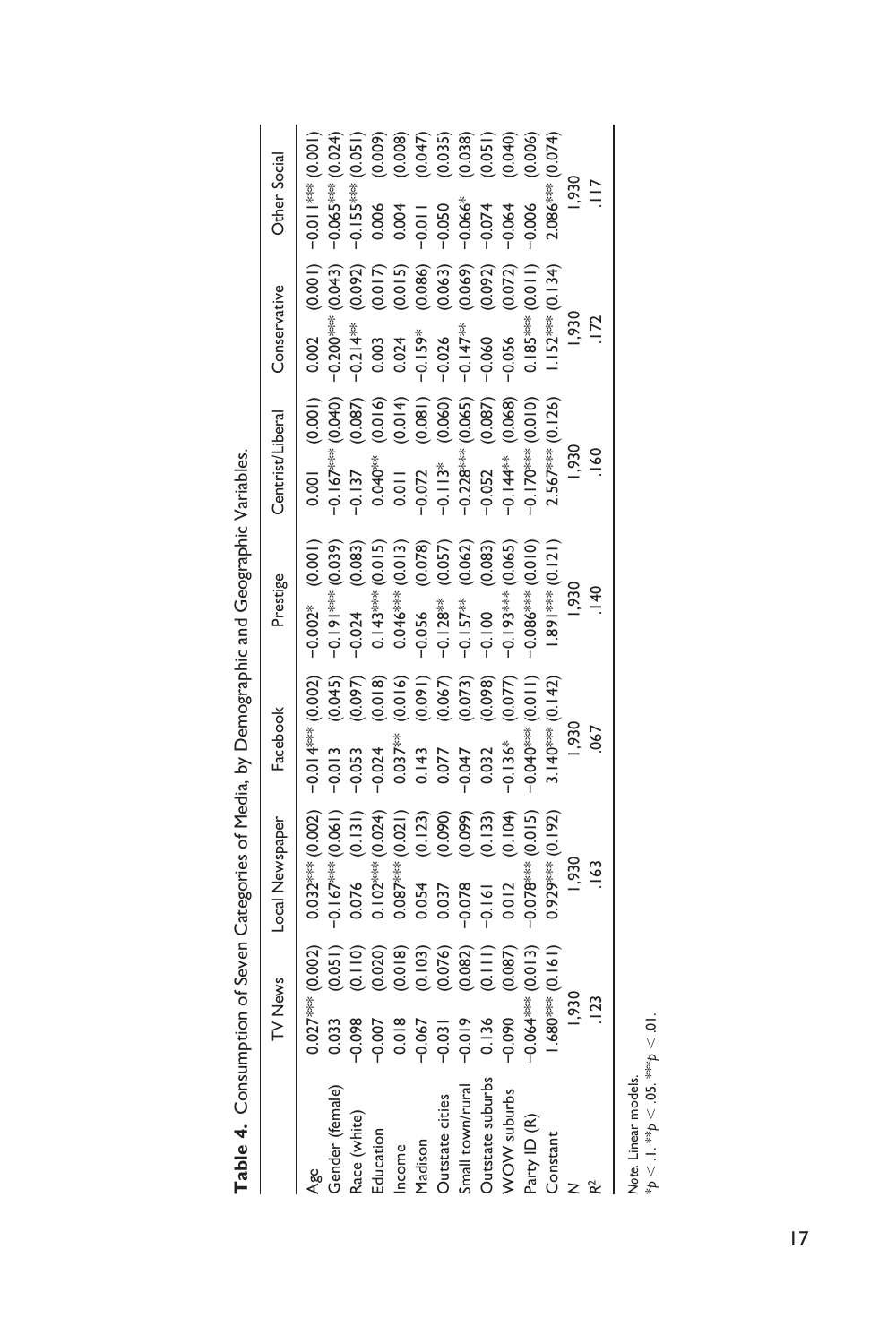This finding is comparable to other surveys of Americans' news use in 2018 (e.g., Shearer 2018).<sup>3</sup>

Keeping this similarity in mind, several differences between locations are worth noting. Residents of Outstate Cities, Small Town/Rural areas, and WOW Suburbs all report lower levels of prestige and Centrist/Liberal media use than residents of our reference category, Milwaukee. (Notably, those same three locations stood out for their relatively lesser political homophily within discussion networks above.) Among small towns and rural areas in particular, we see generally lower levels of news media consumption. This is striking in the case of conservative media, which only residents of Madison consume less than rural citizens. Notably, use of news content on social media did not differ greatly by location when accounting for other variables. Residents of WOW Suburbs reported somewhat less use of news on Facebook and news aggregators, but in general it was being younger, being more wealthy, and being liberal that accounted for variance on that scale.

### *Anti-Elite Attitudes*

Table 5 displays linear regressions predicting our anti-elitism scale. It is worth noting that anti-elitism is prevalent across all Wisconsin regions, with a mean well above "neutral" on the items. Model 1 indicates a baseline level of anti-elitism in Milwaukee, Outstate Cities and Outstate Suburbs, while residents of WOW Suburbs are significantly lower, perhaps reflective of these counties' role as the home of establishment Republicanism in the state.

Interestingly, Madison and rural areas, dissimilar in many ways, here share the highest levels of anti-elitism in the state—and coefficients whose significance survives the addition of covariates. Those controls suggest that being more Democratic, consuming more liberal media, and having at least one Democratic talk partner are all associated with higher anti-elitism. These findings run counter to narratives emphasizing the anti-elitism of the political right, and perhaps instead reflect more conventional patterns in American politics, of an establishment Republican party and a more working class-oriented Democratic one (Hopkins 2017).

We can deepen our understanding of these dynamics by again introducing interaction terms between the geographic categories and partisanship (Model 5), yielding a significant interaction between partisanship and rural/small town residence, which we plot in Figure 6.

The general trend of the figure is from upper left to lower right, indicating that in most communities being more Republican is associated with lower levels of anti-elitism. However, respondents from small towns and rural areas run counter to this pattern. Though Democrats in such areas express anti-elite sentiments roughly in line with citizens in other areas, it is in small towns and rural areas that Republicans are somewhat *more* anti-elite than Democrats. At the most conservative side of the scale, it is clear that strong Republicans in rural areas hold substantially stronger anti-elite attitudes than Republicans elsewhere in the state.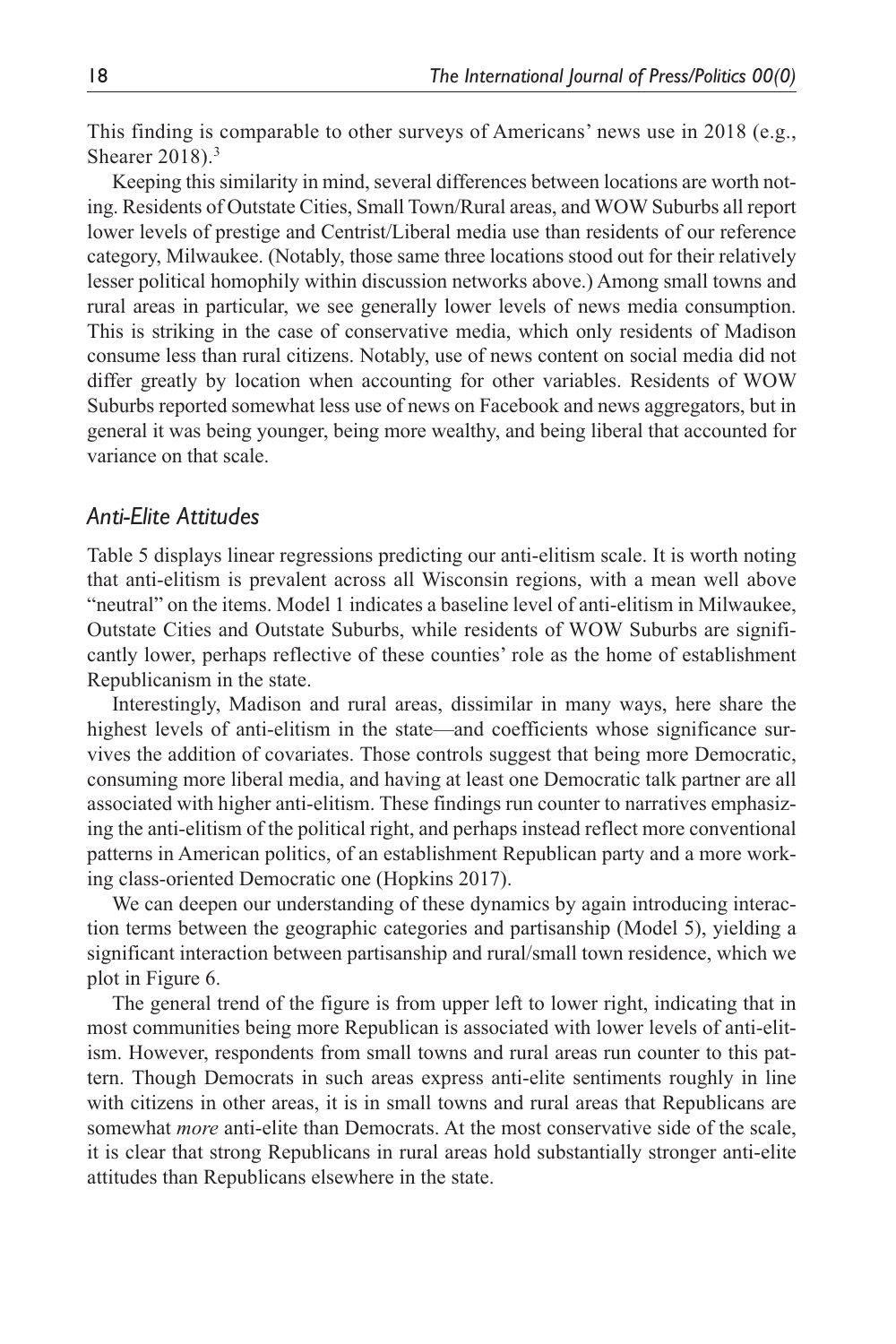| I.            |
|---------------|
| ı             |
| $\tilde{\xi}$ |
|               |
| i             |

|                            | $\widehat{=}$                                | $\odot$                                                                                                                                   | $\widehat{\mathbf{c}}$                                                                                                                                                                                                                                                                                | $\widehat{\mathbf{f}}$                                                                                | $\odot$                                                                                                                                                           |                  |
|----------------------------|----------------------------------------------|-------------------------------------------------------------------------------------------------------------------------------------------|-------------------------------------------------------------------------------------------------------------------------------------------------------------------------------------------------------------------------------------------------------------------------------------------------------|-------------------------------------------------------------------------------------------------------|-------------------------------------------------------------------------------------------------------------------------------------------------------------------|------------------|
| Age                        | $0.005***(0.001)$                            | (0.001)<br>$0.003**$                                                                                                                      | (0.001)<br>$0.002*$                                                                                                                                                                                                                                                                                   | (0.001)<br>$0.003*$                                                                                   | (0.001)<br>$0.002*$                                                                                                                                               |                  |
| Gender (female)            |                                              |                                                                                                                                           | $0.157***$                                                                                                                                                                                                                                                                                            | (0.035)<br>$0.162***$                                                                                 | (0.035)<br>$0.161***$                                                                                                                                             |                  |
| Race (white)               | $-0.125*** (0.033)$<br>$-0.097$ (0.072)      | $-0.147*** (0.035)$<br>$-0.076$ (0.076)<br>$-0.036*** (0.013)$<br>$-0.019$ (0.012)<br>0.161** (0.069)<br>0.083 (0.051)<br>0.129** (0.056) | $(0.035)$<br>$(0.076)$<br>$(0.014)$<br>$(0.012)$<br>$(0.069)$<br>$(0.056)$<br>$-0.072$                                                                                                                                                                                                                | (0.076)<br>$-0.078$                                                                                   | $-0.073$                                                                                                                                                          | 0.076)           |
| Education                  |                                              |                                                                                                                                           | $-0.030**$                                                                                                                                                                                                                                                                                            | (0.014)<br>$-0.032***$                                                                                | $0.032**$                                                                                                                                                         |                  |
| Income                     |                                              |                                                                                                                                           | $-0.017$                                                                                                                                                                                                                                                                                              | $\begin{array}{c} (0.012) \\ (0.069) \\ (0.051) \\ (0.055) \\ (0.059) \end{array}$<br>$-0.020$        | $(0.018)$ $(0.018)$ $(0.018)$ $(0.018)$ $(0.018)$ $(0.018)$ $(0.018)$ $(0.018)$ $(0.018)$ $(0.018)$ $(0.018)$ $(0.018)$ $(0.018)$ $(0.018)$ $(0.018)$<br>$-0.019$ |                  |
| Madison                    | $0.161**$                                    |                                                                                                                                           | $0.154***$                                                                                                                                                                                                                                                                                            | $0.153***$                                                                                            | 0.163<br>0.024                                                                                                                                                    |                  |
| Outstate cities            | $(0.068)$<br>$(0.050)$<br>$(0.054)$<br>0.064 |                                                                                                                                           | 0.078                                                                                                                                                                                                                                                                                                 | 0.076                                                                                                 |                                                                                                                                                                   |                  |
| Small town/rural           | $0.116**$                                    |                                                                                                                                           | $0.131**$                                                                                                                                                                                                                                                                                             |                                                                                                       | $-0.106$                                                                                                                                                          |                  |
| Outstate suburbs           | $(0.074)$<br>$(0.057)$<br>0.076              | $(0.074)$<br>$(0.058)$<br>$(0.009)$<br>0.118                                                                                              | $0.110$<br>$-0.062$                                                                                                                                                                                                                                                                                   | $0.134**$<br>0.111<br>0.064                                                                           | 0.027                                                                                                                                                             |                  |
| WOW suburbs                | $-0.129**$                                   | 0.067                                                                                                                                     |                                                                                                                                                                                                                                                                                                       |                                                                                                       |                                                                                                                                                                   |                  |
| Party ID                   |                                              | $0.047***$                                                                                                                                | $-0.033***$                                                                                                                                                                                                                                                                                           | $-0.030***$                                                                                           | $-0.048***$                                                                                                                                                       |                  |
| Political interest         |                                              | $0.077***$ (0.020)                                                                                                                        | $0.075***$                                                                                                                                                                                                                                                                                            | $0.066***$                                                                                            | $0.065***$                                                                                                                                                        |                  |
| Other social media         |                                              |                                                                                                                                           | $-0.028$                                                                                                                                                                                                                                                                                              |                                                                                                       | $-0.020$                                                                                                                                                          |                  |
| TV news                    |                                              |                                                                                                                                           | 0.025                                                                                                                                                                                                                                                                                                 | 0.025                                                                                                 |                                                                                                                                                                   |                  |
| Local newspaper            |                                              |                                                                                                                                           | $\begin{array}{l} (0.074)\\ (0.058)\\ (0.010)\\ (0.021)\\ (0.045)\\ (0.045)\\ (0.014)\\ (0.027)\\ (0.027)\\ (0.027)\\ (0.028)\\ (0.029)\\ (0.029)\\ (0.029)\\ (0.020)\\ (0.020)\\ (0.020)\\ (0.020)\\ (0.021)\\ (0.020)\\ (0.021)\\ (0.022)\\ (0.023)\\ (0.020)\\ (0.021)\\ (0.021)\\ (0.02$<br>0.005 | $(0.074)$<br>$(0.0101)$<br>$(0.011)$<br>$(0.011)$<br>$(0.045)$<br>$(0.014)$<br>$(0.027)$<br>$(0.022)$ | 0.027                                                                                                                                                             |                  |
| Prestige media             |                                              |                                                                                                                                           | $-0.045*$                                                                                                                                                                                                                                                                                             | $-0.052*$                                                                                             | $-0.053***$                                                                                                                                                       |                  |
| Centrist/liberal media     |                                              |                                                                                                                                           | $0.053***$                                                                                                                                                                                                                                                                                            | $0.050*$                                                                                              | $0.050*$                                                                                                                                                          |                  |
| Conservative media         |                                              |                                                                                                                                           | (0.022)<br>$-0.035$                                                                                                                                                                                                                                                                                   | 0.033                                                                                                 | $-0.028$                                                                                                                                                          | (0.027)          |
| Facebook                   |                                              |                                                                                                                                           | (0.020)<br>$0.039*$                                                                                                                                                                                                                                                                                   | (0.020)<br>0.034*                                                                                     | 0.032                                                                                                                                                             | (0.020)          |
| Democrat talk partner      |                                              |                                                                                                                                           |                                                                                                                                                                                                                                                                                                       | (0.038)<br>0.09   **                                                                                  | $0.089**$                                                                                                                                                         | (650.0)          |
| Republican talk partner    |                                              |                                                                                                                                           |                                                                                                                                                                                                                                                                                                       | (0.037)<br>0.036                                                                                      | 0.035                                                                                                                                                             | (0.037)          |
| Madison X Party            |                                              |                                                                                                                                           |                                                                                                                                                                                                                                                                                                       |                                                                                                       | $-0.008$                                                                                                                                                          | 0.039)<br>0.025) |
| Outstate Cities X Party    |                                              |                                                                                                                                           |                                                                                                                                                                                                                                                                                                       |                                                                                                       | 0.014                                                                                                                                                             |                  |
| Small Town/Rural X Party   |                                              |                                                                                                                                           |                                                                                                                                                                                                                                                                                                       |                                                                                                       | $0.060***$                                                                                                                                                        | (0.028)          |
| Commuter Zones X Party     |                                              |                                                                                                                                           |                                                                                                                                                                                                                                                                                                       |                                                                                                       | 0.022                                                                                                                                                             | 0.036)           |
| WOW Suburbs $\times$ Party |                                              |                                                                                                                                           |                                                                                                                                                                                                                                                                                                       |                                                                                                       | 0.002                                                                                                                                                             | (620, 0)         |
| Constant                   | 3.49  *** (0.090)                            | 3.689*** (0.119)                                                                                                                          | 3.560**** (0.139)                                                                                                                                                                                                                                                                                     | $3.547*** (0.140)$                                                                                    | (0.156)<br>3.615***                                                                                                                                               |                  |
| Observations               | 2,043                                        | 1,892                                                                                                                                     | 1,892                                                                                                                                                                                                                                                                                                 | 1,892                                                                                                 | 1,892                                                                                                                                                             |                  |
| $\mathbf{R}^2$             | 030                                          | 057                                                                                                                                       | .066                                                                                                                                                                                                                                                                                                  | .069                                                                                                  | .073                                                                                                                                                              |                  |
|                            |                                              |                                                                                                                                           |                                                                                                                                                                                                                                                                                                       |                                                                                                       |                                                                                                                                                                   |                  |

\* $p < 1$ . \*\* $p < 0.5$ . \*\*\* $p < 01$ . \**p* < .1. \*\**p* < .05. \*\*\**p* < .01.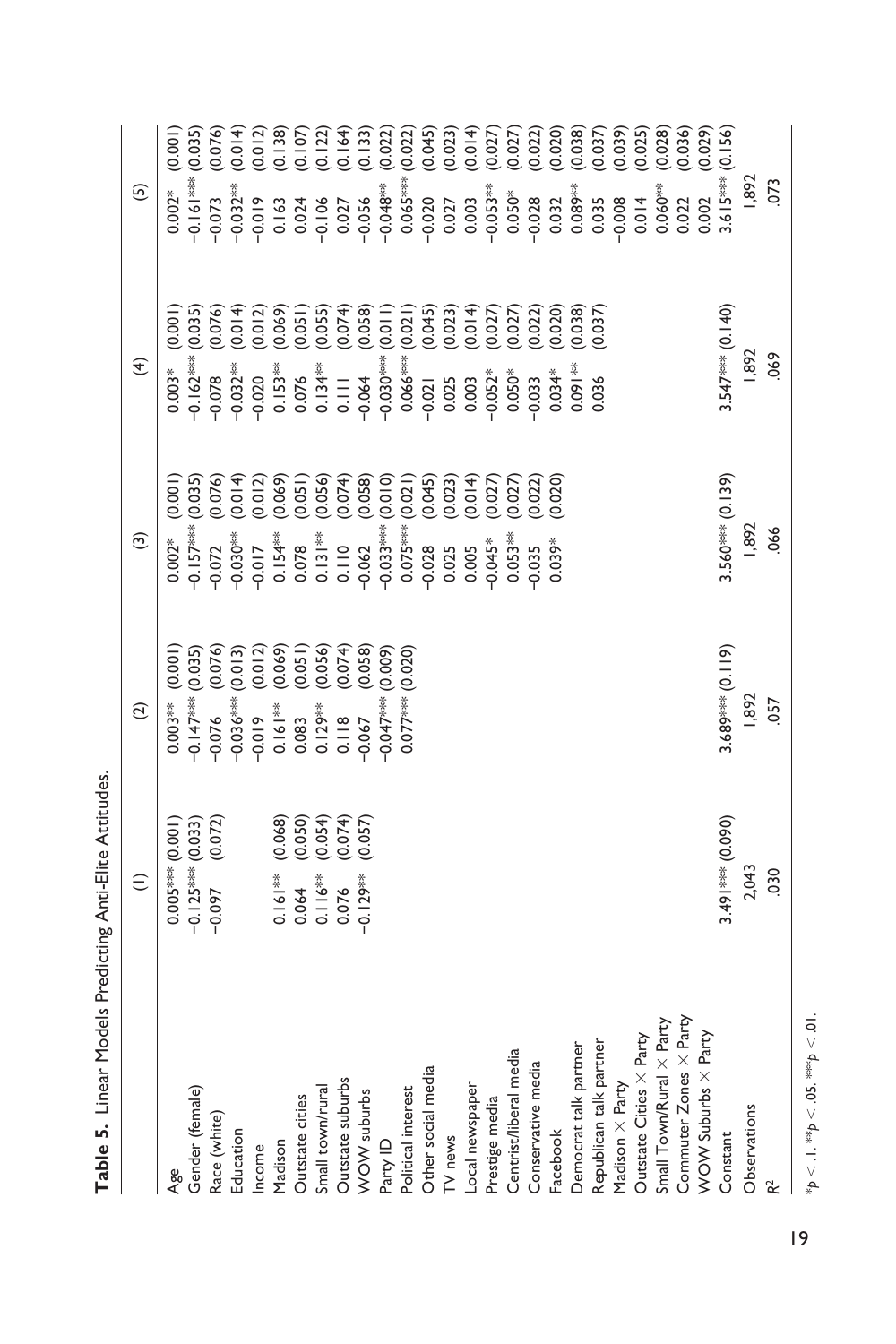

**Figure 6.** Anti-elite attitudes in terms of Party ID, by geographic category. *Note.* Model-predicted values.

## **Discussion**

Our model and analyses begin to sketch the nature of communication patterns across political geography. We saw that the lifeworlds of different locations include talk with different political profiles. In Madison—Wisconsin's political and academic center talk networks were significantly more neatly politically sorted than in other parts of the state. It was in small towns, smaller cities, and the WOW suburbs that partisanship was relatively *less* defining of networks. This strongly suggests the impact of choice homophily (Fischer 1982) on the talk networks of urban dwellers, as well as possibly a cultural effect related to the high profile of politics in Madison.

On media use measures, the urban areas of the state, Madison and Milwaukee, stood out for generally higher news media consumption, especially of more cosmopolitan, liberal forms, such as our "Prestige" and "Centrist/Liberal" categories. These findings underscore that both urban areas and the somewhat rarefied cultural contexts in which many researchers live (i.e. the capitol and college town of Madison) differ importantly from most of the country in terms of both talk networks and news media consumption.

But not exactly in the ways stereotypes would have us expect. Respondents from rural areas reported *less* conservative media use than residents of most other locations, and it was residents of Milwaukee who consumed the most (after controlling for other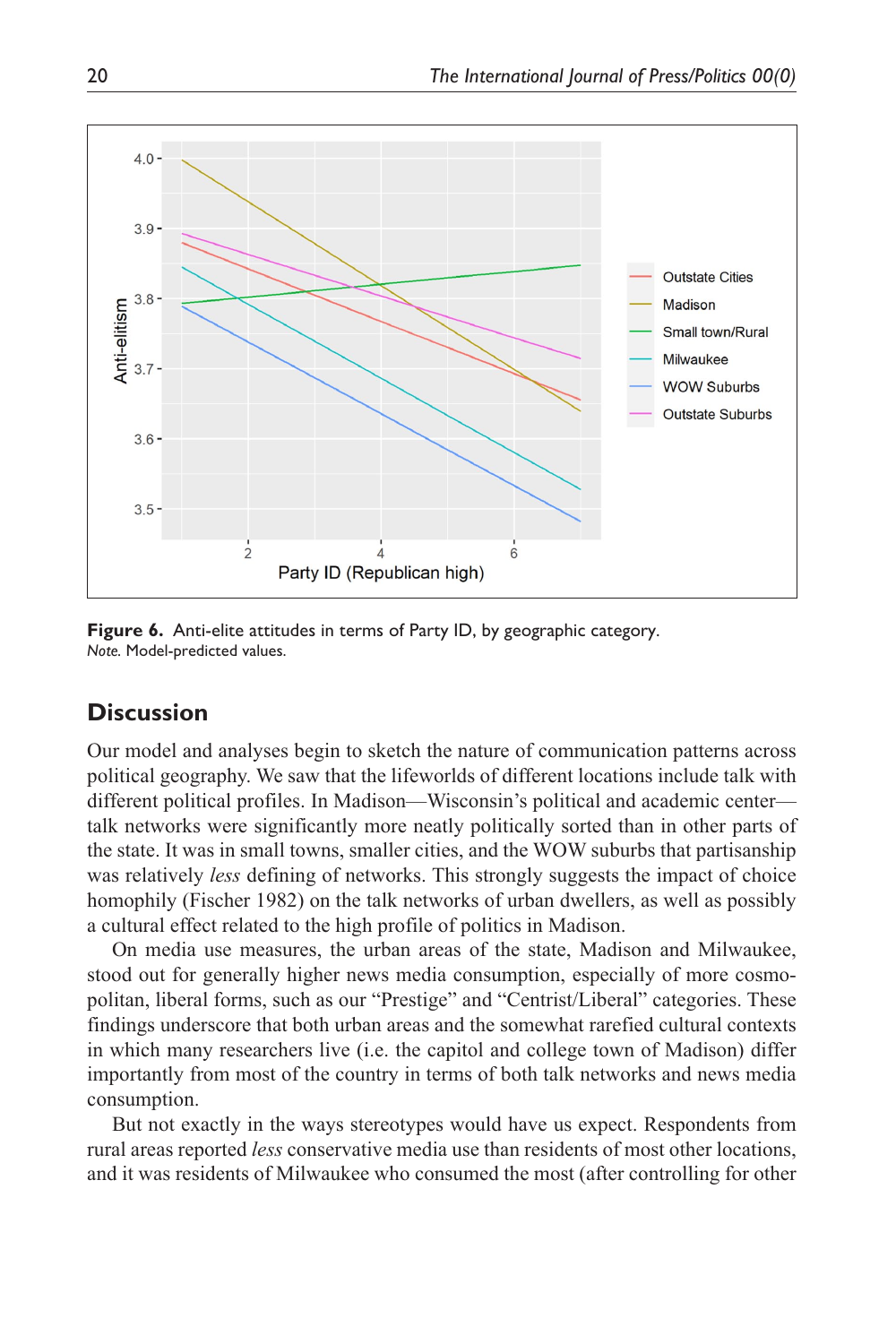variables), a finding in line with Cramer's (2016: 256) observation that in her study, it was a group from suburban Milwaukee that most readily cited Fox News. In fact, rural residents reported lower consumption of *most* forms of media (cf. Heikkilä et al. 2020). This result should prompt further inquiry into how features of rural environments are related to news consumption: Lack of information resources, in the form of either "news deserts" or other infrastructural issues, such as lack of broadband capacity, is a possibility as information availability has been linked to a number of types of communicative engagement (Cho 2011). While these explanations imply deprivation, future work should consider the wider lifeworld features that could explain this result, including more optimistic interpretations, such as that rural residents may prefer other activities to consuming news (see Weiss 2014).

We must also not lose sight of larger *similarities*: Whatever their location of residence, at least as of 2018, Wisconsinites consumed television and local newspaper news by far the most heavily (Robinson et al. 2018), followed by the news they see on Facebook and news aggregators. This is an important reminder for our field not to neglect mundane news media, even as they wane in popularity.

### *Understanding Anti-Elitism*

Further research is also warranted to better explain our findings concerning anti-elitism. The geography of anti-elitism we observed implies place-oriented interpretive frameworks. The conservative WOW Suburbs stood out for their *low* anti-elite attitudes, reflecting a sort of Republican conservatism often absent from contemporary headlines. In contrast, Republicans from rural areas stood out for high levels of antielitism. This suggests (cf. Cramer 2016) that being conservative in the two places comes with quite different meanings and life experiences.

Madison, meanwhile, stood out for anti-elitism grounded in the political left, which was bolstered by Centrist/Liberal news media use and Democratic discussion partners. These patterns point again to the importance of carefully conceptualizing the political and communication dynamics of the variety of types of communities beyond the centers of large metro areas. Exploration in this direction may help to explicate how widespread democratic dissatisfaction in our society is channeled into very different political movements, and what role the life experiences of citizens from different locations plays in this process.

### *Limitations*

The cross-sectional nature of our data means our analysis is better suited to describing existing differences between geographic locations than to explaining how they came to be. One of the great challenges to testing our theory, like other analyses of place-based social or political characteristics, is distinguishing socialization homophily from choice homophily: do people in a particular place have distinctive characteristics because they grew up in that place and absorbed prevailing norms (socialization)? Or did they move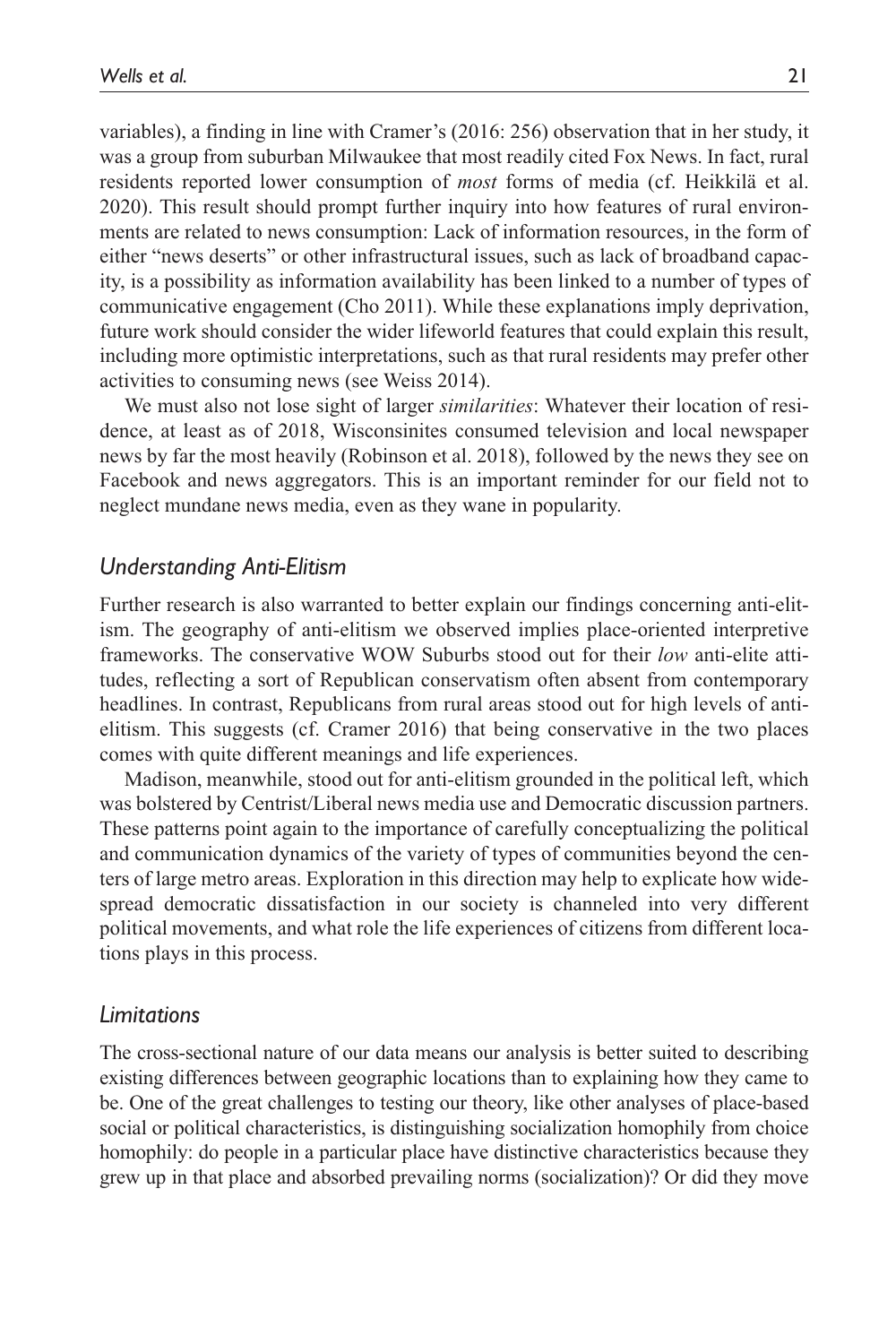to that place in search of a local culture that fit their existing predispositions (choice)? The theoretical framework we have proposed leans toward the socialization explanation, but our ability to test this causal story is limited; future research should consider incorporating measures of migration history to better compare these processes.

The problem of self-report assessments of media use is also present here. We relied on respondents' abilities to make at least *relative* assessments about the different kinds of media they consume, and assumed that the scale units ("rarely," "occasionally," etc.) are understood similarly across our sample. But these assumptions are limitations; it would be greatly preferable to have more direct measures of what respondents' actually saw. This is especially the case when it comes to social media, whose contents we have no access to. Unfortunately, without greater cooperation from Facebook in sharing content with at some type of individual level, many studies will experience comparable limitations (Freelon 2018).

### **Acknowledgments**

The authors wish to express their thanks to Charles Franklin for his assistance with weighting the data.

### **Declaration of Conflicting Interests**

The author(s) declared no potential conflicts of interest with respect to the research, authorship, and/or publication of this article.

### **Funding**

The author(s) disclosed receipt of the following financial support for the research, authorship, and/or publication of this article: This research was supported by grants from the University of Wisconsin - Madison Office of the Vice Chancellor for Research and Graduate Education with funding from the Wisconsin Alumni Research Foundation, the William and Flora Hewlett Foundation, and the John S. and James L. Knight Foundation.

## **ORCID iD**

Chris Wells <https://orcid.org/0000-0002-1126-9799>

### **Notes**

- 1. Gilbert, Craig. 2016. "Wisconsin Wins by Sanders, Cruz Inject New Drama into Race." *Milwaukee Journal Sentinel*, April 6. [http://www.jsonline.com/news/statepolitics/fox-proj](http://www.jsonline.com/news/statepolitics/fox-projects-sanders-win-exit-polls-show-cruz-in-front-b99698475z1-374694281.html)[ects-sanders-win-exit-polls-show-cruz-in-front-b99698475z1-374694281.html.](http://www.jsonline.com/news/statepolitics/fox-projects-sanders-win-exit-polls-show-cruz-in-front-b99698475z1-374694281.html)
- 2. Since 2010, LHK has conducted more than four dozen representative samples of Wisconsin voters for the Marquette Law School Poll, one of the most highly regarded statewide surveys in the country.
- 3. To maintain consistency across media use measures, when it came to social media platforms, we asked respondents how often they used "news content" on each site. Thus, measures of those social media do not indicate total use of the platform but respondents' assessment of their uses of the platforms *for news*.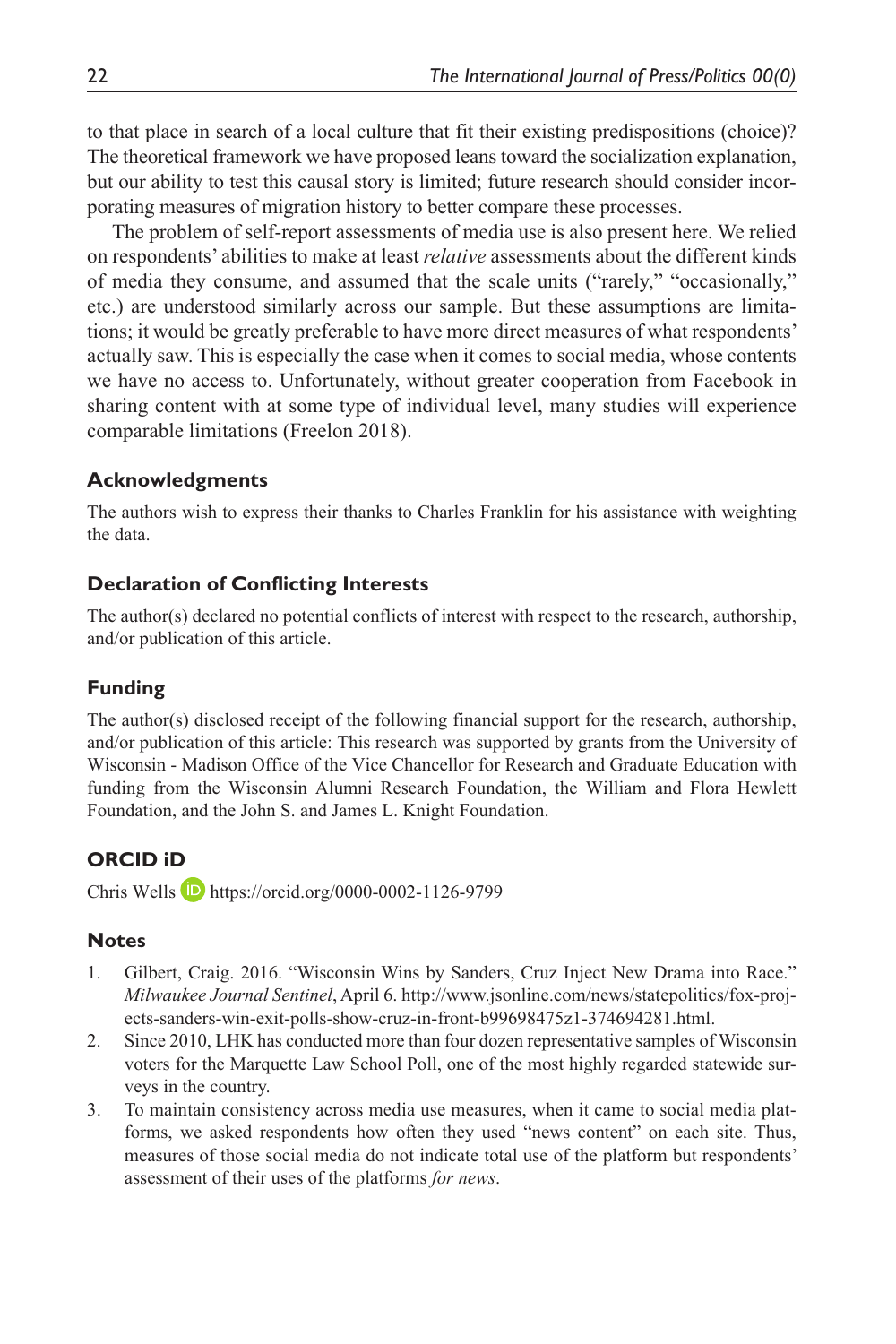#### **References**

- Abernathy, Penelope M. 2018. "The Expanding News Desert." Center for Innovation and Sustainability in Local Media, University of North Carolina at Chapel Hill. [https://www.](https://www.cislm.org/wp-content/uploads/2018/10/The-Expanding-News-Desert-10_14-Web.pdf) [cislm.org/wp-content/uploads/2018/10/The-Expanding-News-Desert-10\\_14-Web.pdf](https://www.cislm.org/wp-content/uploads/2018/10/The-Expanding-News-Desert-10_14-Web.pdf).
- Althaus, Scott L., Anne M. Cizmar, and James G. Gimpel. 2009. "Media Supply, Audience Demand, and the Geography of News Consumption in the United States." *Political Communication* 26:249–77.
- Anspach, Nicolas M. 2017. "The New Personal Influence: How Our Facebook Friends Influence the News We Read." *Political Communication* 34 (4): 590–606.
- Baldassarri, Delia, and Peter Bearman. 2007. "Dynamics of political polarization." *American Sociological Review* 72 (5): 784–811.
- Ball-Rokeach, Sandra J., Yong-Chan Kim, and Sorin Matei. 2001. "Storytelling Neighborhood: Paths to Belonging in Diverse Urban Environments." *Communication Research* 28 (4): 392–428.
- Beaudoin, Christopher E., and Esther Thorson. 2004. "Social Capital in Rural and Urban Communities: Testing Differences in Media Effects and Models." *Journalism & Mass Communication Quarterly* 81 (2): 378–99.
- Beetham, Margaret. 2006. "Periodicals and the New Media: Women and Imagined Communities." *Women's Studies International Forum* 29 (3): 231–40. doi:10.1016/j.wsif.2006.04.002.
- Castells, Manuel. 2010. *The Information Age: Economy, Society and Culture*. 2<sup>nd</sup> ed., Vol. 1. Malden: Wiley-Blackwell.
- Cho, Jaeho. 2011. "The Geography of Political Communication: Effects of Regional Variations in Campaign Advertising on Citizen Communication." *Human Communication Research* 37 (3): 434–62. doi:10.1111/j.1468-2958.2011.01406.x.
- Correa, Teresa, and Isabel Pavez. 2016. "Digital Inclusion in Rural Areas: A Qualitative Exploration of Challenges Faced by People From Isolated Communities." *Journal of Computer-Mediated Communication* 21 (3): 247–63. doi:10.1111/jcc4.12154.
- Couldry, Nick, and Andreas Hepp. 2016. *The Mediated Construction of Reality*. Malden: Polity Press.
- Cramer, Katherine J. 2016. *The Politics of Resentment: Rural Consciousness in Wisconsin and the Rise of Scott Walker*. Chicago: University Of Chicago Press.
- Darr, Joshua P., Matthew P. Hitt, and Johanna L. Dunaway. 2018. "Newspaper Closures Polarize Voting Behavior." *Journal of Communication* 68 (6): 1007–28. doi:10.1093/ joc/jqy051.
- Edgerly, Stephanie. 2015. "Red Media, Blue Media, and Purple Media: News Repertoires in the Colorful Media Landscape." *Journal of Broadcasting & Electronic Media* 59 (1): 1–21. doi :10.1080/08838151.2014.998220.
- Edgerly, Stephanie, Emily K. Vraga, Leticia Bode, Kjerstin Thorson, and Esther Thorson. 2018. "New Media, New Relationship to Participation? A Closer Look at Youth News Repertoires and Political Participation." *Journalism & Mass Communication Quarterly* 95 (1): 192–212.
- Fischer, Claude S. 1982. *To Dwell among Friends: Personal Networks in Town and City*. Chicago: University Of Chicago Press.
- Foa, Roberto Stefan, and Jonathan Wilmot. 2019. "The West Has a Resentment Epidemic." *Foreign Policy*, September 18. [https://foreignpolicy.com/2019/09/18/the-west-has-a](https://foreignpolicy.com/2019/09/18/the-west-has-a-resentment-epidemic-populism/)[resentment-epidemic-populism/](https://foreignpolicy.com/2019/09/18/the-west-has-a-resentment-epidemic-populism/).
- Freelon, Deen. 2018. "Computational Research in the Post-API Age." *Political Communication* 35:665–68.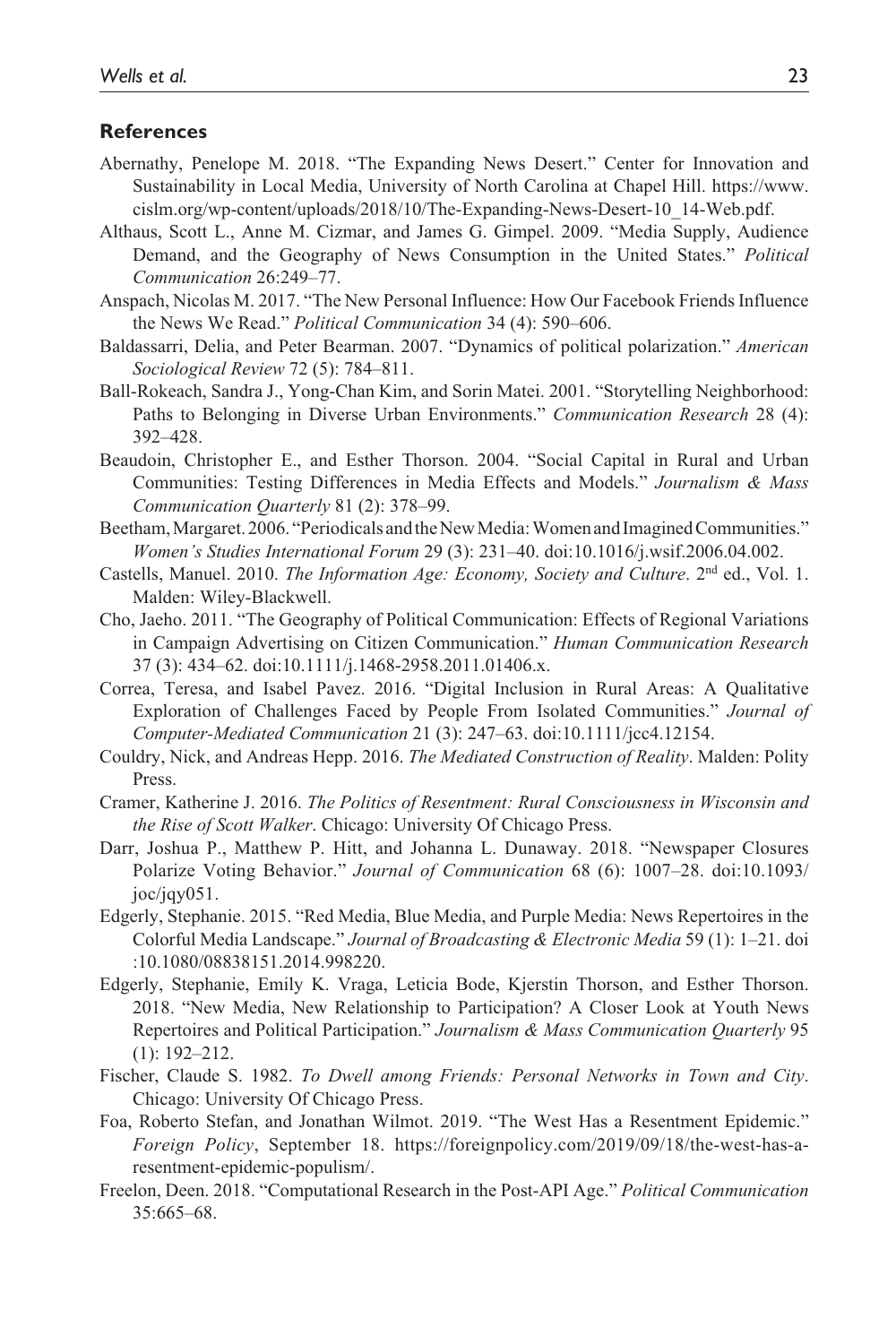- Friedland, Lewis A. 2001. "Communication, Community and Democracy: Toward a Theory of the Communicatively Integrated Community." *Communication Research* 28:358–91.
- Habermas, Jürgen. 1985. *The Theory of Communicative Action, Volume 2: Lifeworld and System: A Critique of Functionalist Reason*. Translated by Thomas McCarthy. Boston: Beacon Press.
- Hampton, Keith, Lauren Sessions Gaudet, and Kristen Purcell. 2011. "Social Networking Sites and Our Lives." *Pew Research Center*. [https://www.pewresearch.org/internet/2011/06/16/](https://www.pewresearch.org/internet/2011/06/16/social-networking-sites-and-our-lives/) [social-networking-sites-and-our-lives/](https://www.pewresearch.org/internet/2011/06/16/social-networking-sites-and-our-lives/)
- Heikkilä, Riie, Adrian Leguina, and Semi Purhonen. 2020. "The Stratification of Media Usage in Finland, 2007-2018: Signs of Socio-Political Polarization?" *New Media & Society*. Published electronically November. doi:10.1177/1461444820971612.
- Hopkins, David A. 2017. *Red Fighting Blue: How Geography and Electoral Rules Polarize American Politics*. New York: Cambridge University Press.
- Hopkins, David A. 2019. "The Suburbanization of the Democratic Party, 1992-2018." Paper presented at the American Political Science Association, Washington, DC, August 29.
- Huckfeldt, Robert, Paul E. Johnson, and John Sprague. 2004. *Political Disagreement: The Survival of Diverse Opinions within Communication Networks*. New York: Cambridge University Press.
- Huckfeldt, Robert, and Jeanette Morehouse Mendez. 2008. "Moths, Flames, and Political Engagement: Managing Disagreement within Communication Networks." *The Journal of Politics* 70 (1): 83–96. doi:10.1017/S0022381607080073.
- Jokela, Markus. 2009. "Personality Predicts Migration within and between U.S. States." *Journal of Research in Personality* 43 (1): 79–83. doi:10.1016/j.jrp.2008.09.005.
- Katz, Elihu, and Paul F. Lazarsfeld. 1955. *Personal Influence: The Part Played by People in the Flow of Mass Communication*. Glencoe: The Free Press.
- Lichter, Daniel T., and James P. Ziliak. 2017. "The Rural-Urban Interface: New Patterns of Spatial Interdependence and Inequality in America." *The ANNALS of the American Academy of Political and Social Science* 672 (1): 6–25. doi:10.1177/0002716217714180.
- Macgregor, Lauren C. 2013. *Habits of the Heartland: Small-town Life in Modern America*. Ithaca, NY: Cornell University Press.
- McKee, Seth C., and Jeremy M. Teigen. 2009. "Probing the Reds and Blues: Sectionalism and Voter Location in the 2000 and 2004 U. S. Presidential Elections." *Political Geography* 28 (8): 484–95. doi:10.1016/j.polgeo.2009.11.004.
- McPherson, J. Miller, Lynn Smith-Lovin, and James M. Cook. 1987. "Homophily in Voluntary Organizations: Status Distance and the Composition of Face-to-Face Groups." *American Sociological Review* 27:370–79.
- Monnat, Shannon M., and David L. Brown. 2017. "More than a Rural Revolt: Landscapes of Despair and the 2016 Presidential Election." *Journal of Rural Studies* 55:227–36. doi:10.1016/j.jrurstud.2017.08.010.
- Moretti, Enrico. 2013. *The New Geography of Jobs*. Boston: Mariner Books.
- Napoli, Philip M., Sarah Stonbely, Kathleen McCollough, and Bryce Renninger. 2017. "Local Journalism and the Information Needs of Local Communities." *Journalism Practice* 11 (4): 373–95. doi:10.1080/17512786.2016.1146625.
- Paek, Hye-Jin, Zhongdang Pan, Ye Sun, Joseph Abisaid, and Debra Houden. 2005. "The Third-Person Perception as Social Judgment: An Exploration of Social Distance and Uncertainty in Perceived Effects of Political Attack Ads." *Communication Research* 32 (2): 143–70. doi:10.1177/0093650204273760.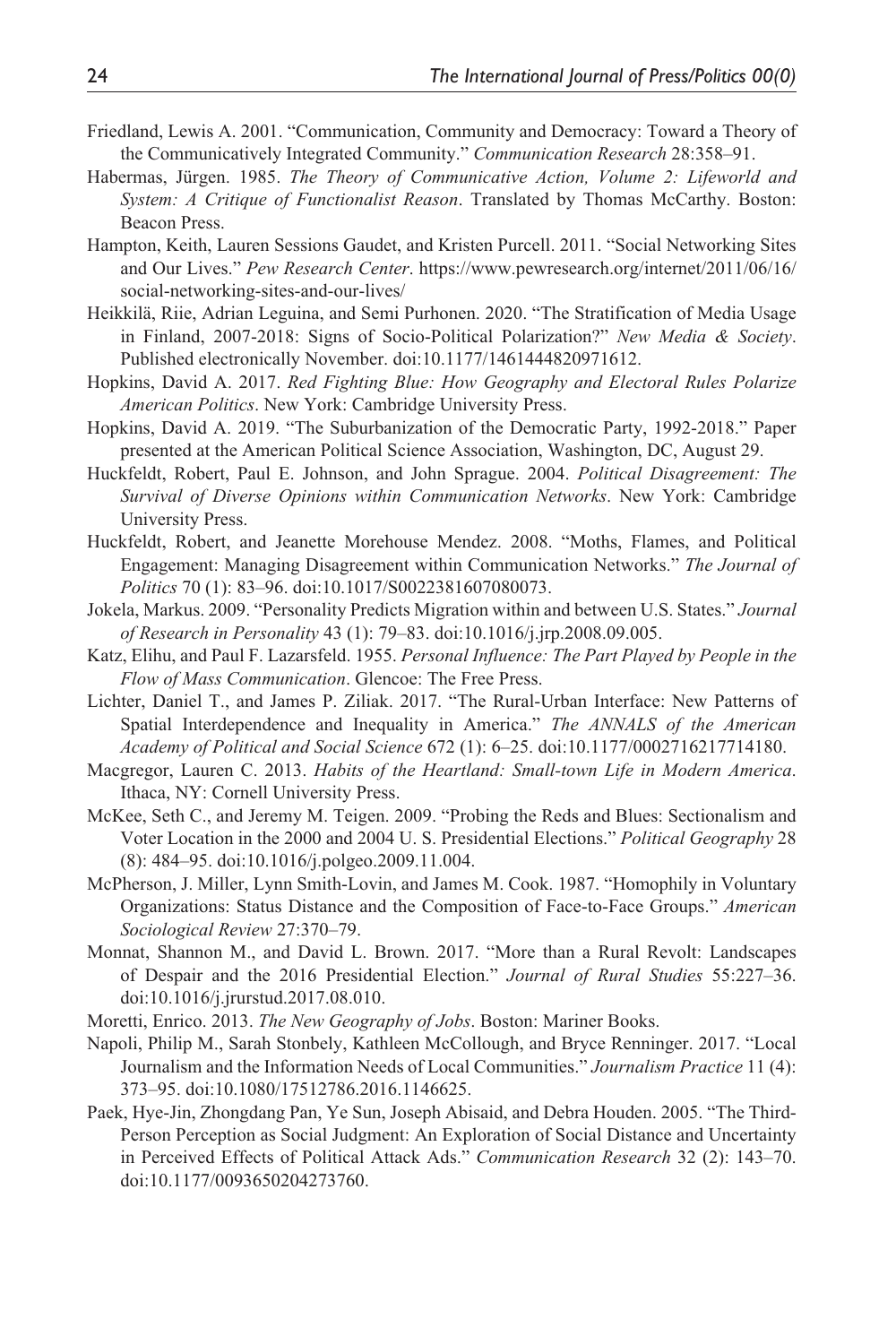- Peck, Reece. 2019. *Fox Populism: Branding Conservatism as Working Class*. New York: Cambridge University Press.
- Prior, Marcus. 2007. *Post-Broadcast Democracy: How Media Choice Increases Inequality in Political Involvement and Polarizes Elections*. Cambridge: Cambridge University Press.
- Rainie, Lee, and Barry Wellman. 2012. *Networked: The New Social Operating System*. Cambridge: MIT Press.
- Robinson, Nicholas W., Chen Zeng, and R. Lance Holbert. 2018. "The Stubborn Pervasiveness of Television News in the Digital Age and the Field's Attention to the Medium, 2010- 2014." *Journal of Broadcasting & Electronic Media* 62 (2): 287–301.
- Rodden, Jonathan. 2019. *Why Cities Lose: The Deep Roots of the Urban-Rural Political Divide*. New York: Basic Books.
- Scala, Dante J., Kenneth M. Johnson, and Luke T. Rogers. 2015. "Red Rural, Blue Rural? Presidential Voting Patterns in a Changing Rural America." *Political Geography* 48: 108–18.
- Schutz, Alfred. (1973) 1989. *The Structures of the Life-World*. Evanston: Northwestern University Press.
- Shah, Dhavan V., Jack M. McLeod, and So-Hyang Yoon. 2001. "Communication, Context, and Community: An Exploration of Print, Broadcast, and Internet Influences." *Communication Research* 28 (4): 464–506. doi:10.1177/009365001028004005.
- Shearer, Elisa. 2018. "Social Media Outpaces Print Newspapers in the U.S. as a News Source." Pew Research Center. [https://www.pewresearch.org/fact-tank/2018/12/10/social-media](https://www.pewresearch.org/fact-tank/2018/12/10/social-media-outpaces-print-newspapers-in-the-u-s-as-a-news-source/)[outpaces-print-newspapers-in-the-u-s-as-a-news-source/](https://www.pewresearch.org/fact-tank/2018/12/10/social-media-outpaces-print-newspapers-in-the-u-s-as-a-news-source/).
- Spruyt, Bram, Gil Keppens, and Filip Van Droogenbroeck. 2016. "Who Supports Populism and What Attracts People to It?" *Political Research Quarterly* 69 (2): 335–46.
- Strauss, Claudia. 2012. *Making Sense of Public Opinion: American Discourses about Immigration and Social Programs*. New York: Cambridge University Press.
- Strömberg, David. 2004. "Mass Media Competition, Political Competition, and Public Policy." *The Review of Economic Studies* 71 (1): 265–84.
- Stroud, Natalie J. 2011. *Niche News: The Politics of News Choice*. New York: Oxford University Press.
- Thorson, Kjerstin, and Chris Wells. 2016. "Curated Flows: A Framework for Mapping Media Exposure in the Digital Age." *Communication Theory* 26 (3): 309–28.
- Trussler, Marc. 2020. "Get Information or Get in Formation: The Effects of High-Information Environments on Legislative Elections." *British Journal of Political Science*. doi:10.1017/ S0007123419000577.
- U.S. Department of Agriculture. 2019. "Rural-Urban Commuting Area Codes." [https://www.](https://www.ers.usda.gov/data-products/rural-urban-commuting-area-codes.aspx) [ers.usda.gov/data-products/rural-urban-commuting-area-codes.aspx.](https://www.ers.usda.gov/data-products/rural-urban-commuting-area-codes.aspx)
- Usher, Nikki. 2019. "Putting 'Place' in the Center of Journalism Research: A Way Forward to Understand Challenges to Trust and Knowledge in News." *Journalism & Communication Monographs* 21 (2): 84–146.
- Wahl-Jorgensen, Karin. 2019. "The Challenge of Local News Provision." *Journalism* 20 (1): 163–66.
- Weiss, Amy S. 2014. "Place-Based Knowledge in the Twenty-First Century: The Creation of Spatial Journalism." *Digital Journalism* 3 (1): 116–31.
- Wellman, Barry, Anabel Quan-Haase, and Molly-Gloria Harper. 2020. "The Networked Question in the Digital Era: How Do Networked, Bounded, and Limited Individuals Connect at Different Stages in the Life Course?" *Network Science* 8 (3): 291–312.